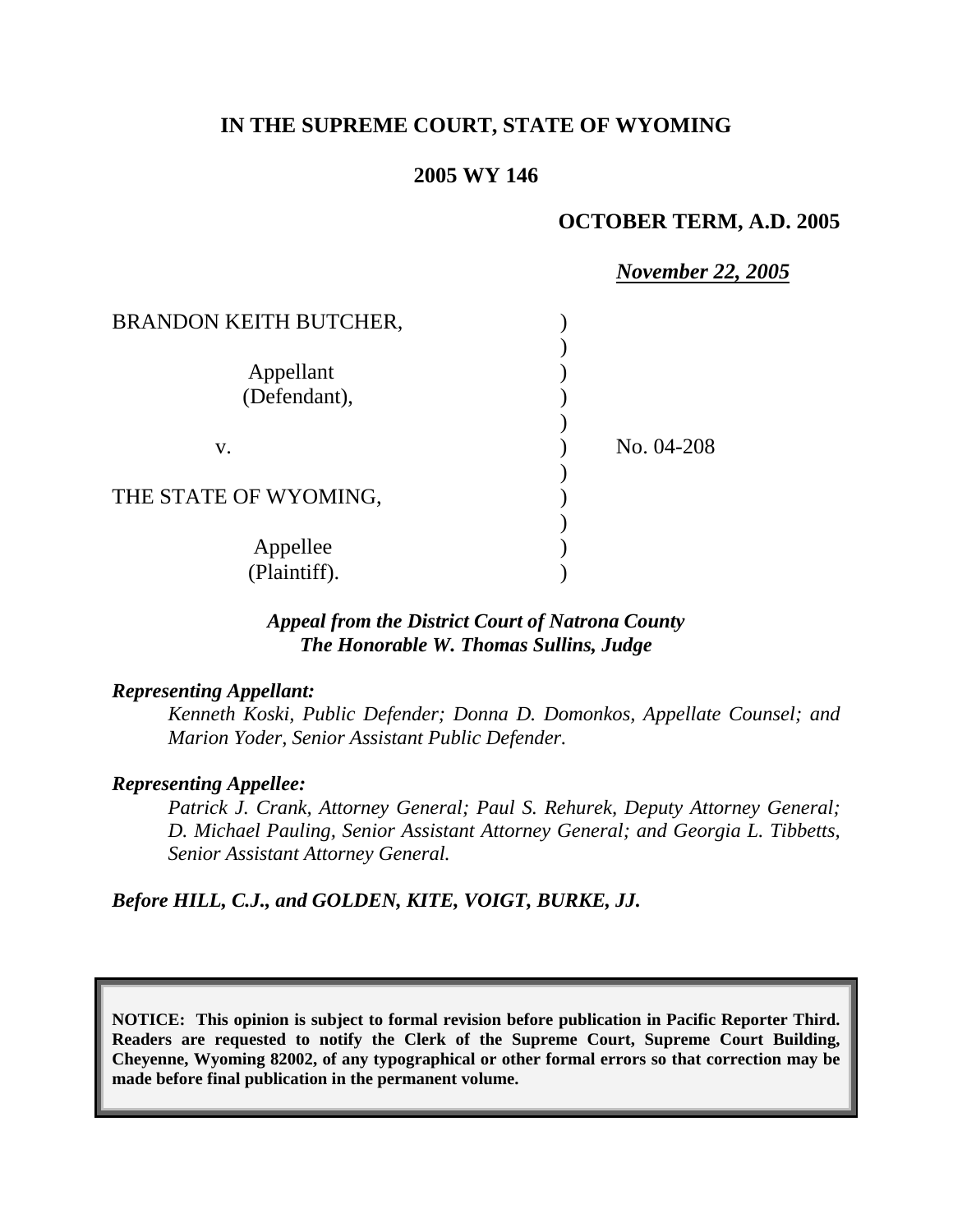## **VOIGT, Justice.**

[¶1] A jury found the appellant guilty of second-degree murder as a lesser-included offense to the charge of first-degree murder. We affirm the judgment and sentence entered by the district court.

### **ISSUES**

 1. Did the district court err in denying the appellant's motion for judgment of acquittal on the first-degree murder charge?

 2. Was there sufficient evidence to sustain the finding of guilt on the lesserincluded offense of second-degree murder?

 3. Was the jury improperly instructed on the meaning of the word "purposely?"

4. Was cumulative prejudicial "flight" evidence improperly admitted?

5. Did the prosecutor commit misconduct by eliciting irrelevant prejudicial evidence and by making improper argument?

### **FACTS**

[¶2] In the early evening hours of June 17, 2003, John DiIorio accompanied Shawn Kouri and Becky Cavender to The Lounge, a bar in Casper, Wyoming. Cavender went to play dice, while DiIorio and Kouri sat at a nearby table, where they were given two free drinks by the bartender. When DiIorio said he was not feeling well, Kouri took him to a friend's home to get something to eat. Shortly thereafter, they returned to The Lounge to pick up Cavender. As they entered the bar, the appellant stopped Kouri and asked for a ride to a house on Lincoln Street. Kouri agreed, and the appellant got in the back seat of Kouri's car. DiIorio sat in the front passenger seat. The trio proceeded to the Lincoln Street address, but upon seeing two police cars there, they returned to The Lounge.

[¶3] Kouri parked in the parking area in front of the bar. The appellant got out of the vehicle and spoke with Kouri through the open window. DiIorio repeatedly asked the appellant what they were talking about, but the appellant ignored him, which upset DiIorio. The appellant calmed DiIorio down and walked away toward the bar. Kouri talked to DiIorio for a few minutes, and then went into the bar to find Cavender, leaving DiIorio sitting in the car.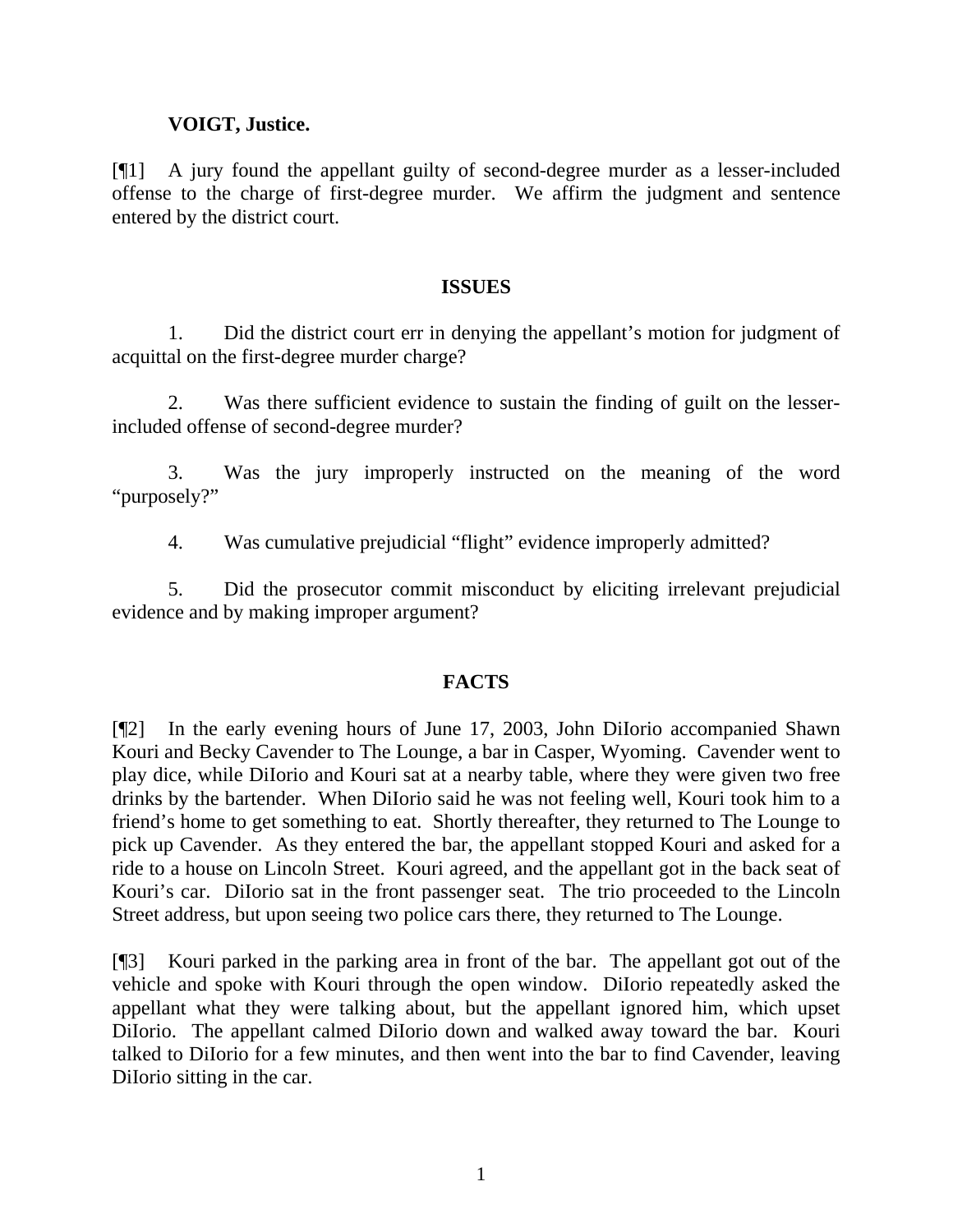[¶4] Shortly thereafter, the appellant spoke with Jenna Myers, whom he had accompanied to the bar to pick up Ashley Hessler, and asked for the keys to her car. Rather than giving the keys to the appellant, Myers went with him to the car and unlocked the doors. The appellant reached into the back seat area and grabbed his hunting knife, which was in a leather sheath. The appellant tucked the knife into the waistband of his shorts and adjusted his shirt so the knife was not visible.

[¶5] Myers locked the car doors and suggested to the appellant that they go back into the bar. The appellant declined the invitation and, instead, asked Myers about the identity of the man sitting in the front seat of Kouri's car. When Myers identified the man as "John DiIorio," the appellant asked if he was the one who had raped Hessler. Myers confirmed that he was, at which point the appellant said something to the effect that he "should go stab him" or "should stick him." Myers told the appellant not to do anything stupid, and again tried to get him to return to the bar. Once again, the appellant declined.

[¶6] Myers left the appellant standing next to her car and went back into the bar. Inside, she told Jeff Maxfield that the appellant was "going to stab somebody." Maxfield ran outside to stop the appellant. As he exited the bar, Maxfield saw the appellant running toward him from Kouri's car and wiping a knife on his shorts. The appellant asked Maxfield to help him get away from the area. When Maxfield refused, the appellant tucked the knife into his shorts and ran toward the bar's lower parking lot.

[¶7] Maxfield and other bar patrons ran to Kouri's car, where they found DiIorio slumped over in the driver's seat, with blood on his hands, shirt and pants. They pulled DiIorio out of the car, laid him on the ground, and administered CPR while waiting for an ambulance to arrive. DiIorio was taken to the hospital, where he died of his injuries. An autopsy revealed that DiIorio died of a stab wound, the knife having entered his chest at a steep right to left angle which, coupled with extensive internal injuries, indicated that he was moving away from his attacker when the fatal injury was inflicted.

[¶8] The police apprehended the appellant in a Glenrock, Wyoming, park on the night of June 18, 2003. The appellant had changed his appearance and had attempted to garner enough money and other resources to leave the area. He had also disposed of his bloody clothes and the knife with which he had stabbed DiIorio. The knife was never recovered.

[¶9] At trial, the appellant admitted stabbing DiIorio, but maintained that he did so in self-defense. According to the appellant, DiIorio was "acting crazy" after they returned to The Lounge from their excursion to Lincoln Street. He testified that he retrieved his knife from Myers' car and hid it in his clothing because DiIorio kept "mad-dogging" him (staring at him), and because DiIorio had earlier threatened him with a knife as he talked to Kouri. The appellant further testified that he went to Kouri's car to confront DiIorio after learning from Myers that DiIorio had raped Hessler. The appellant stated that, as he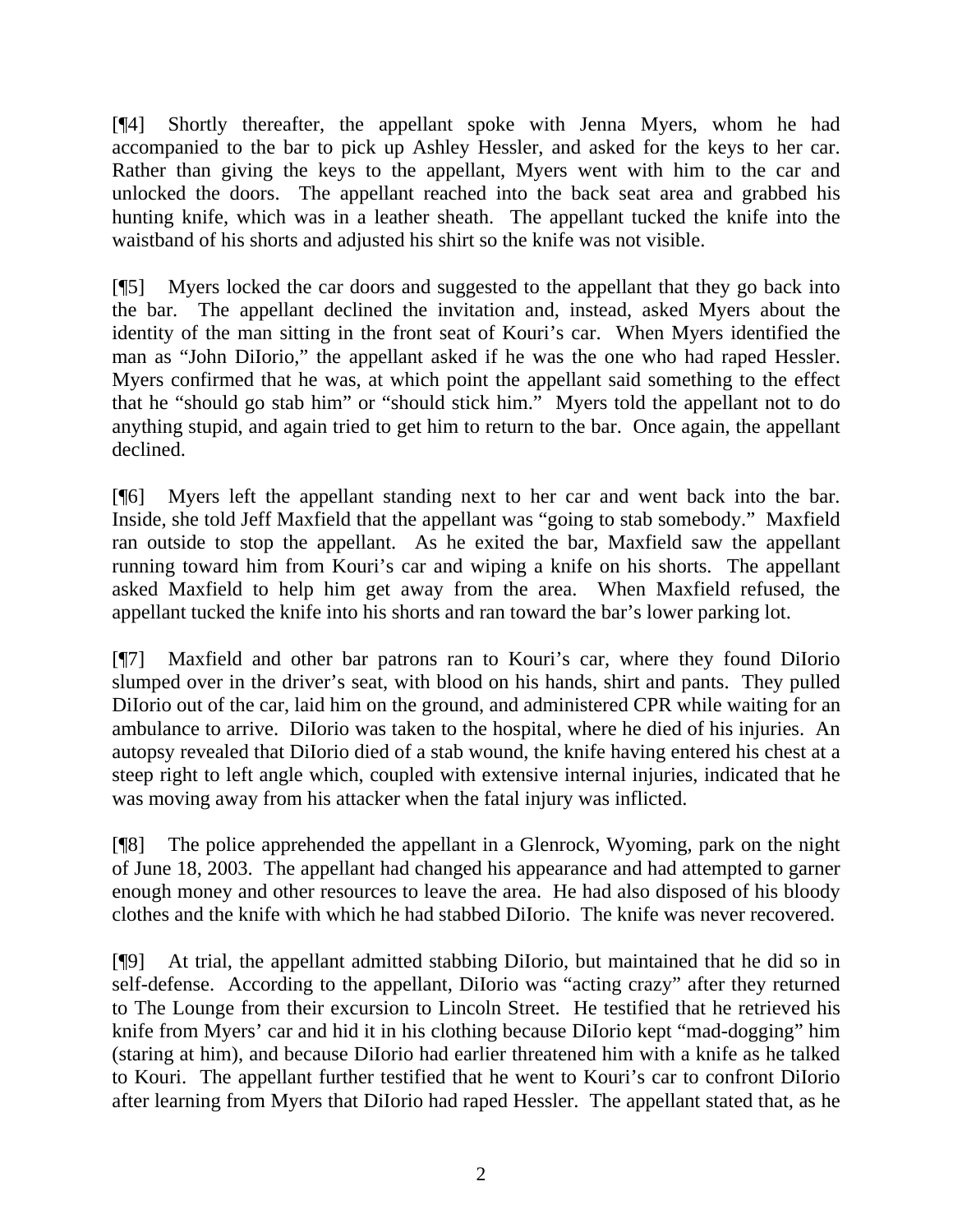approached the passenger's door, DiIorio extended his right arm out of the window and slashed at him with a knife, as though he was trying to get him away from the vehicle. The appellant claimed that DiIorio then started to open the door, at which time the appellant slammed it shut and stabbed DiIorio in the chest. The appellant testified that he stabbed DiIorio because he felt threatened by DiIorio's actions and did not believe that he could safely retreat.

## *Did the district court err in denying the appellant's motion for judgment of acquittal on the first-degree murder charge?*

### *Standard of Review*

[¶10] Motions for judgment of acquittal are governed by W.R.Cr.P. 29, which provides in relevant part as follows:

> (a) *At close of evidence.* -- Motions for directed verdict are abolished and motions for judgment of acquittal shall be used in their place. The court on motion of a defendant or of its own motion shall order the entry of judgment of acquittal of one or more offenses charged in the indictment, information or citation after the evidence on either side is closed if the evidence is insufficient to sustain a conviction of such offense or offenses. If a defendant's motion for judgment of acquittal at the close of the evidence offered by the state is not granted, the defendant may offer evidence without having reserved the right.

> > \* \* \* \*

 (c) *After discharge of jury.* -- If the jury returns a verdict of guilty or is discharged without having returned a verdict, a motion for judgment of acquittal may be made or renewed within 10 days after the jury is discharged or within such further time as the court may fix during the 10-day period. If a verdict of guilty is returned, the court may on such motion set aside the verdict and enter judgment of acquittal within 10 days after such motion is filed, and if not so entered shall be deemed denied, unless within such 10 days the determination shall be continued by order of the court, but a continuance shall not extend the time to a day more than 30 days from the date the verdict is returned. If no verdict is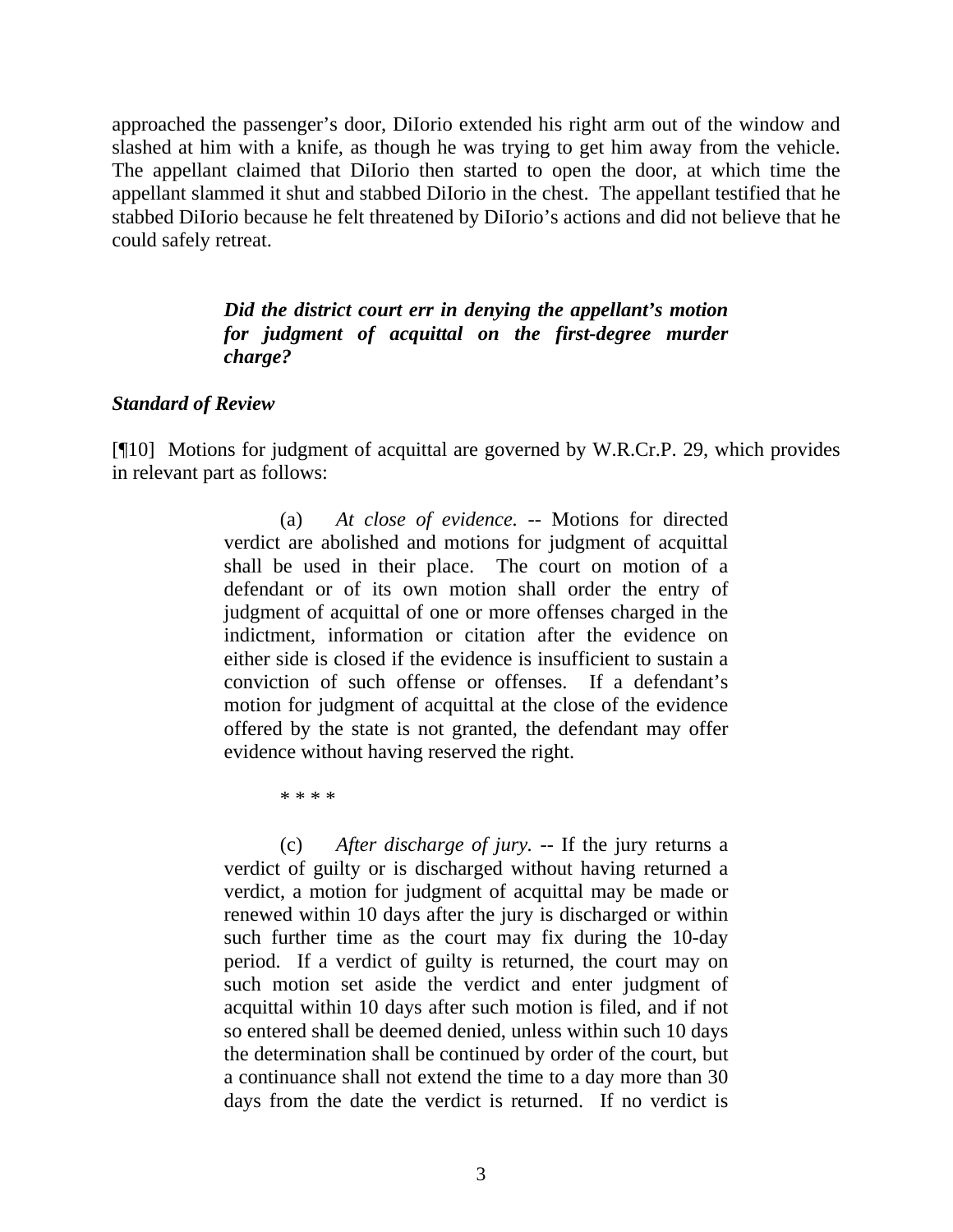returned, the court may enter judgment of acquittal. It shall not be necessary to the making of such a motion that a similar motion has been made prior to the submission of the case to the jury.

[¶11] We apply the following standard in reviewing the denial of a motion for judgment of acquittal:

> "In reviewing the denial of a motion for judgment of acquittal, we examine and accept as true the evidence of the prosecution together with all logical and reasonable inferences to be drawn therefrom, leaving out entirely the evidence of the defendant in conflict therewith.

> A motion for judgment of acquittal is to be granted only when the evidence is such that a reasonable juror must have a reasonable doubt as to the existence of any of the essential elements of the crime. Or, stated another way, if there is substantial evidence to sustain a conviction of the crime, the motion should not be granted. This standard applies whether the supporting evidence is direct or circumstantial."

*Wise v. State,* 654 P.2d 116, 117 (Wyo. 1982) (*quoting Weathers v. State,* 652 P.2d 970, 972 (Wyo. 1982)). We do not substitute our judgment for that of the jury; rather, we determine whether a reasonable jury could have found that the essential elements of the crime were proven beyond a reasonable doubt. *Hankinson v. State,* 2002 WY 86, ¶ 6, 47 P.3d 623, 626 (Wyo. 2002); *Robinson v. State,* 11 P.3d 361, 368 (Wyo. 2000), *cert. denied*, 532 U.S. 980 (2001). An appellant must support his motion for judgment of acquittal with "something more than a reference to defense evidence that, if believed by the jury, would have supported acquittal." *Harlow v. State,* 2005 WY 12, ¶ 52, 105 P.3d 1049, 1071 (Wyo. 2005).

[¶12] Where a defendant introduces evidence after denial of a motion for judgment of acquittal made at the end of the State's case, he waives that motion, and only a similar motion made after return of the verdict may be claimed as error. *Id.,* ¶ 50, 105 P.3d at 1070; *Robinson,* 11 P.3d at 368; *Hodges v. State,* 904 P.2d 334, 339 (Wyo. 1995).

## *Discussion*

[¶13] The appellant was charged with a single count of first-degree murder. The jury was instructed that the elements of that crime are: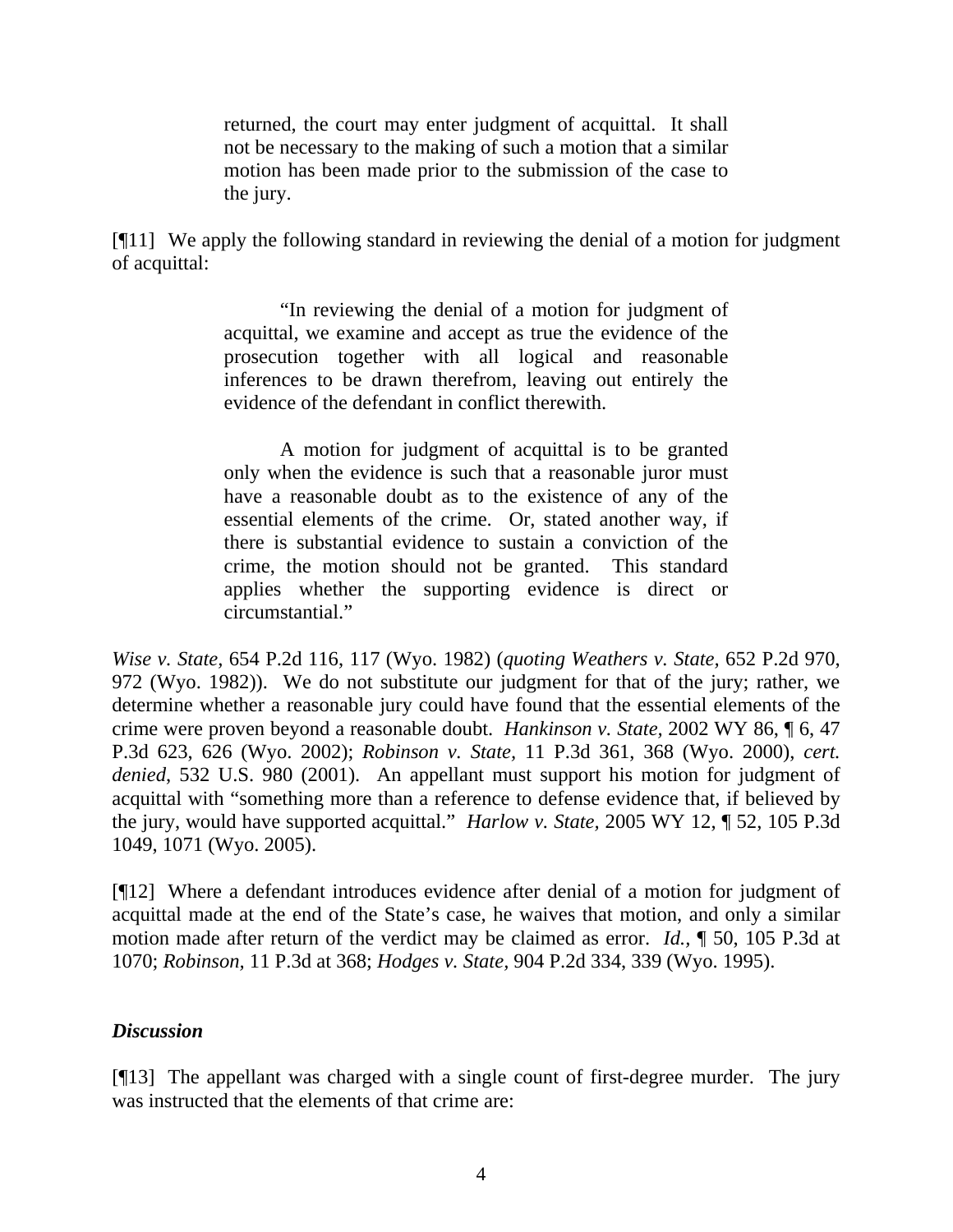- 1. On or about the 18th day of June, 2003;
- 2. In Natrona County, Wyoming;
- 3. The Defendant Brandon Keith Butcher;
- 4. Unlawfully and purposely; and
- 5. With premeditated malice;
- 6. Killed a human being, John DiIorio.

[¶14] At the close of the State's case, defense counsel moved for judgment of acquittal on the ground that "the State has not met its burden to show either premeditated malice or malice." The district court denied that motion, and the appellant proceeded to present evidence. Consequently, he has waived his right to challenge that denial on appeal. After trial, however, the appellant renewed his motion for judgment of acquittal, on the same grounds as his earlier motion. Despite the intervening conviction for the lesserincluded offense of second-degree murder, the latter motion sought "judgment of acquittal on the single count contained in the information." That motion, like the earlier one, was denied.

[¶15] This Court must confess a certain amount of confusion as it addresses this issue. The appellant's brief contains nineteen pages of argument in which it is contended that the State did not prove either premeditation or deliberation, and that, therefore, the charge of first-degree murder should not have gone to the jury. Our confusion arises out of the fact that, by finding the appellant guilty of the lesser-included offense of second-degree murder, the jury had, in effect, acquitted him of the charged offense of first-degree murder. There can be no possible error or prejudice here. Even if the district court had granted the appellant's post-verdict motion for judgment of acquittal on the charge of first-degree murder, that would have had no effect upon the finding of guilt on the lesserincluded offense. $<sup>1</sup>$  $<sup>1</sup>$  $<sup>1</sup>$ </sup>

<span id="page-5-0"></span><sup>1</sup> Perhaps the appellant is attempting through this argument to hint that this was a compromise verdict, and that he would have preferred a compromise between second-degree murder and manslaughter. There is no legitimacy to such an argument.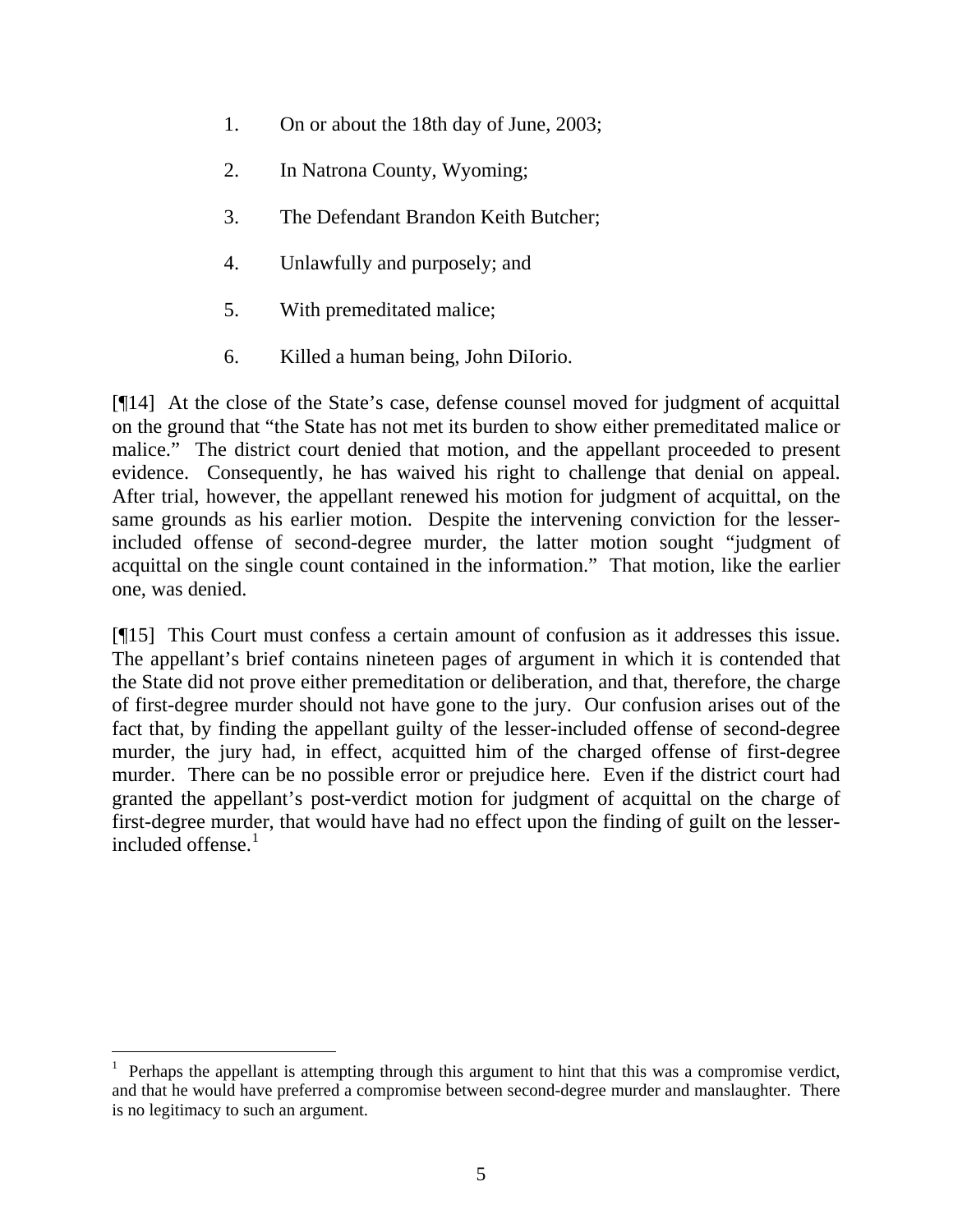*Was there sufficient evidence to sustain the finding of guilt on the lesser-included offense of second-degree murder?* 

#### *Standard of Review*

[¶16] In *Leyva v. State,* 2005 WY 22, ¶ 7, 106 P.3d 873, 875 (Wyo. 2005) (*quoting Lopez v. State,* 2004 WY 28, ¶ 16, 86 P.3d 851, 857 (Wyo. 2004)), we recently reiterated the applicable standard of review for this issue:

> The standard of review for sufficiency of the evidence issues is well established. "We assess whether all the evidence presented is adequate to form the basis for an inference of guilt beyond a reasonable doubt to be drawn by a finder of fact when that evidence is viewed in the light most favorable to the State." *Estrada-Sanchez v. State,* 2003 WY 45, ¶ 6, 66 P.3d 703, ¶ 6 (Wyo. 2003).

> > "We leave out of consideration the evidence presented by the unsuccessful party which conflicts with the successful party's evidence and afford every favorable inference to the successful party's evidence which may be reasonably and fairly drawn from that evidence. Even though it is possible to draw other inferences from the evidence presented, the jury has the responsibility to resolve conflicts in the evidence. We will not substitute our judgment for that of the jury when we are applying this rule; our only duty is to determine whether a quorum of reasonable and rational individuals would, or even could, have come to the same result as the jury actually did."

### *Discussion*

[¶17] The jury was instructed that the elements of the lesser-included offense of seconddegree murder are:

- 1. On or about the 18th day of June, 2003;
- 2. In Natrona County, Wyoming;
- 3. The Defendant Brandon Keith Butcher;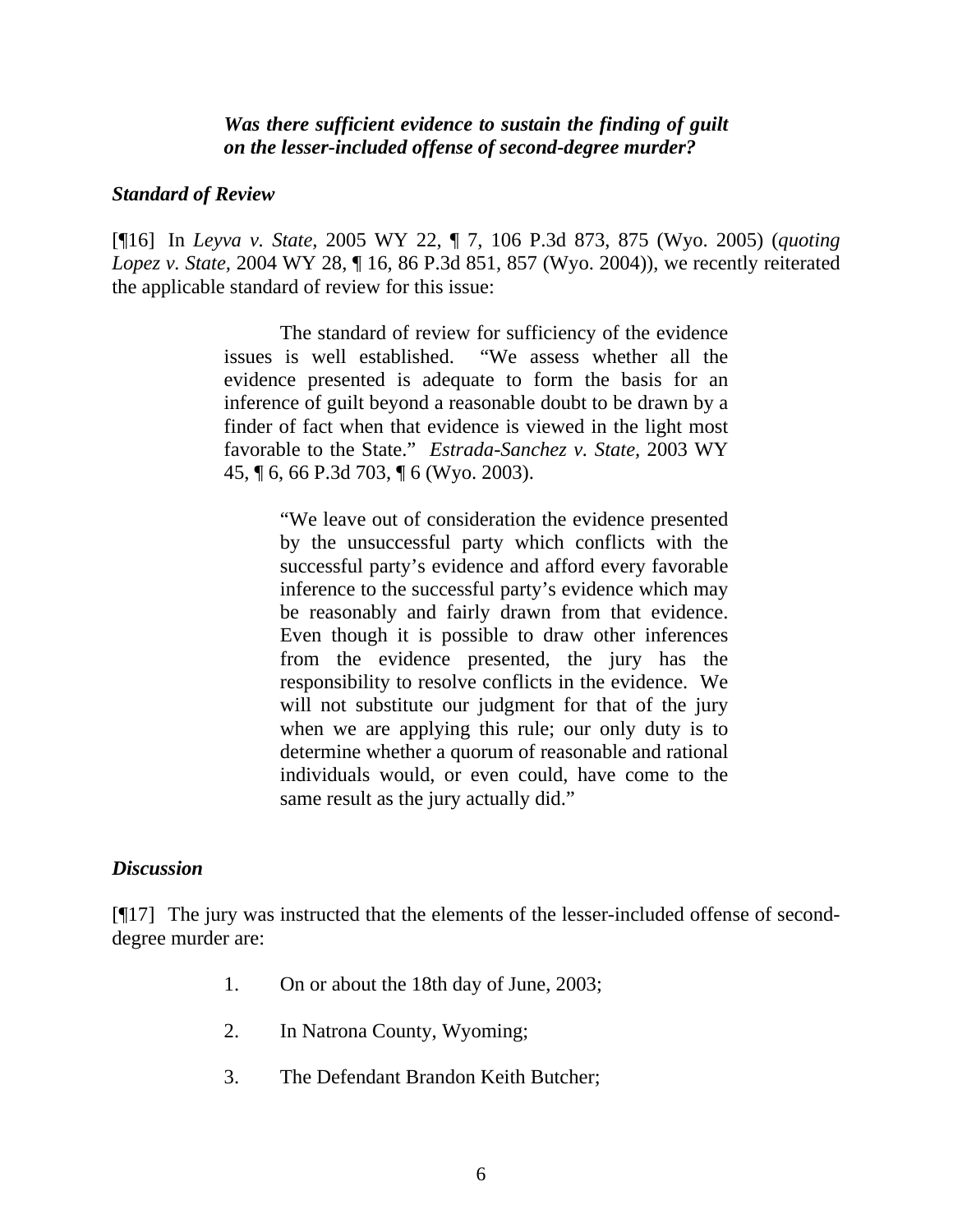- 4. Unlawfully and purposely; and
- 5. Maliciously;

l

6. Killed a human being, John DiIorio.

[¶18] The appellant's sufficiency of the evidence argument starts out plainly enough with this averment: "In this case, there was insufficient evidence of both purpose and malice." Unfortunately, this clearly stated premise is then buried under a landslide of muddied legal assertions and evidentiary conclusions not supported by the record. The result is a complicated olio of contentions involving general intent, specific intent, malice, purpose, and deliberation. It is as if counsel did not notice that the jury acquitted the appellant of the specific intent crime of first-degree murder. $<sup>2</sup>$  $<sup>2</sup>$  $<sup>2</sup>$ </sup>

[¶19] These meanderings aside, we believe the appellant's intention is as first stated in his brief; that is, he challenges the sufficiency of the evidence to prove either purpose or malice. The words "purposely" and "maliciously" were defined for the jury as follows:

> "Purposely" means that the act which caused the death was intentionally done.

> "Maliciously" means the state of mind in which an intentional act is done without legal justification or excuse. The term "maliciously" conveys the meaning of hatred, ill will or hostility toward another.

This instruction, which duplicates Wyoming Criminal Pattern Jury Instruction 21.04(b) (1996), was given precisely as offered by the appellant, and neither side objected to it.

[¶20] The element of "purposely" in a second-degree murder charge means intentionally or deliberately. *Lopez,* 2004 WY 28, ¶ 18, 86 P.3d at 857. Furthermore, second-degree murder is a general intent crime in which the "purposely" element requires only that the State prove the appellant *acted* purposely, not that he *killed* purposely. *Id.; see also Wilks v. State, 2002 WY 100,*  $\P$  37-38, 49 P.3d 975, 990 (Wyo. 2002). "Purposely" in this context simply distinguishes the act from one committed "carelessly, inadvertently, accidentally, negligently, heedlessly or thoughtlessly." *Lopez*, ¶18, 86 P.3d at 857 *(quoting State v. Keffer,* 860 P.2d 1118, 1138 (Wyo. 1993)).

[¶21] It is safe to say that the evidence in the present case conclusively established that the appellant acted purposely in committing the act that caused DiIorio's death. After

<span id="page-7-0"></span> $2$  Two of the appellant's appellate contentions are, for instance, that "there was little credible evidence that disputed Mr. Butcher's testimony that he did not intend a death to occur, and that he did not approach the victim with that purpose in mind[,]" and "[t]here was no evidence that Mr. Butcher ever stated that he intended to  $\underline{\text{kill}}$  the victim  $\ldots$ ."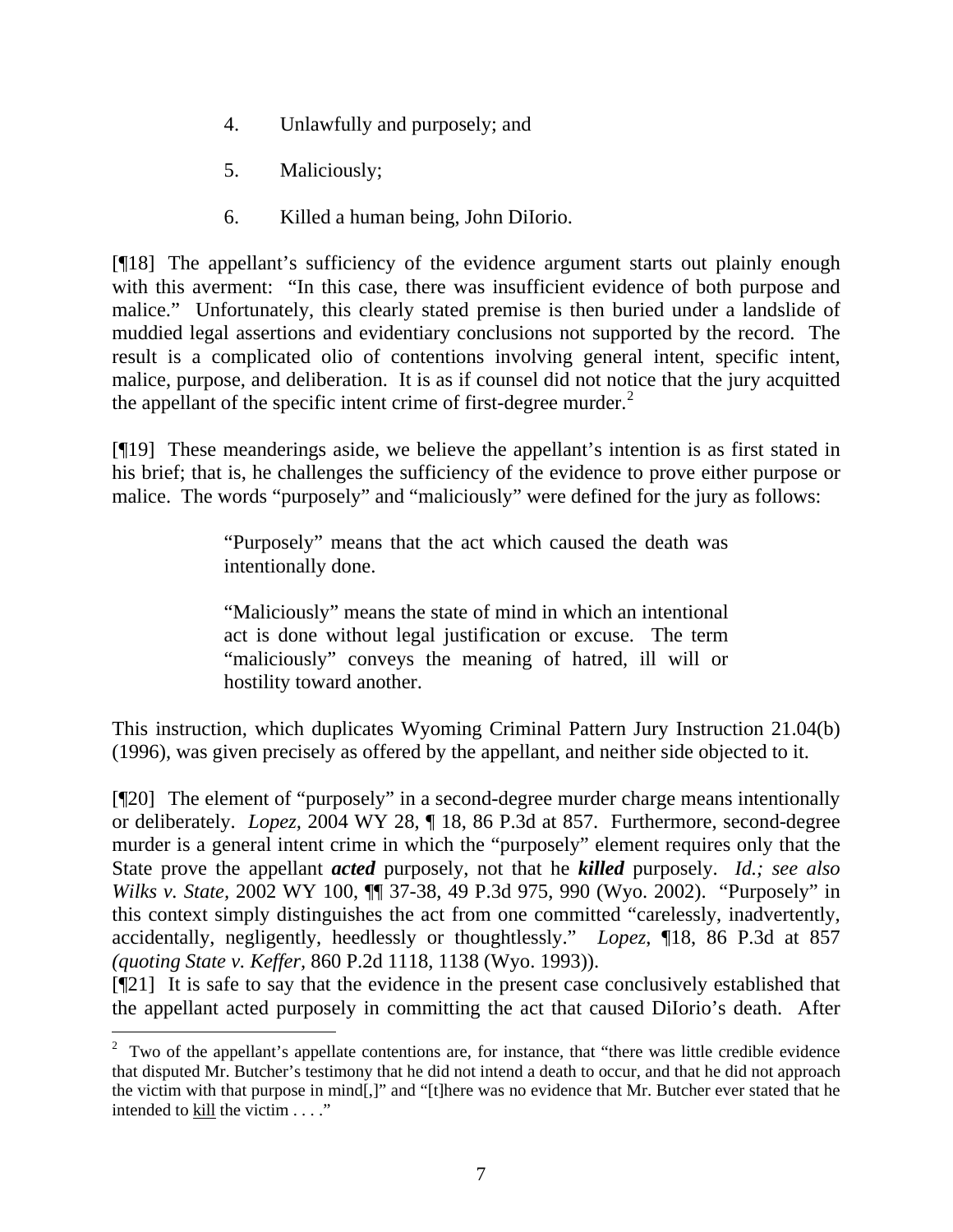experiencing some sort of "mad-dogging" incident with the victim, and after confirming the victim's identity as the man who had raped a friend, the appellant armed himself, refused entreaties to desist from confronting DiIorio, approached DiIorio and intentionally stabbed him. The defense at trial was not "I didn't do it," or even "I did it accidentally or carelessly or negligently." The defense was "I did it in self-defense." Part of that self-defense argument was the appellant's concession that "I pulled my knife out, and I stabbed down into the car one time." The appellant's bald assertion in his appellate brief to the contrary notwithstanding, there was not a hint of evidence at trial that the appellant acted in any manner other than purposely in stabbing DiIorio.

[¶22] There is in the district court file a sheet of paper that reads as follows:

Instruction  $#9 + #13$ 

Definitions for "purposely" are not the same.

Could you please clarify definition for us?

[¶23] This item is identified in the clerk of court's index as "Questions by Jury to Judge."<sup>[3](#page-8-0)</sup> The appellant contends that the existence of this note shows that the jury was confused about the "purposely" element and that this confusion somehow affected the verdict. However, the record does not reflect that this question was actually posed by the jury to the judge, or if so, how it was answered. We cannot assume from a blank record that the appellant was somehow prejudiced by something that appears not to have occurred. Furthermore, if there was any confusion and any resultant prejudice, the latter was to the State, rather than the appellant, inasmuch as the jury returned a verdict of guilt as to the lesser of the two crimes described in Instruction Nos. 9 and 13.[4](#page-8-1)

[¶24] In regard to the element of malice, the appellant contends that "there was insufficient evidence in [the appellant's] case of the type of malice required to sustain a finding of murder at all, whether first or second degree." Preliminarily, we will note that the definition of malice in the instructions given to the jury, which definition originally came from *State v. Sorrentino,* 31 Wyo. 129, 224 P. 420, 423 (1924), misstates the holding of that case and has since been corrected. *See Strickland v. State,* 2004 WY 91, ¶

<span id="page-8-0"></span> $3$  Instruction No. 13 is the definitions instruction quoted above. It followed Instruction No. 12, which was the elements instruction for second-degree murder. Instruction No. 9 defined "purposely" as meaning "intentionally." It followed Instruction No. 8, which was the elements instruction for firstdegree murder.

<span id="page-8-1"></span><sup>&</sup>lt;sup>4</sup> Also unexplained in the record are certain markings on the original of Instruction No. 13. The word "purposely" is circled, and the word "act" is underlined. Those markings indicate a correct understanding of the word's definition as an element of second-degree murder. We simply do not know if the jury made the markings, indicating that understanding, just as we do not know the origin or purpose of the note.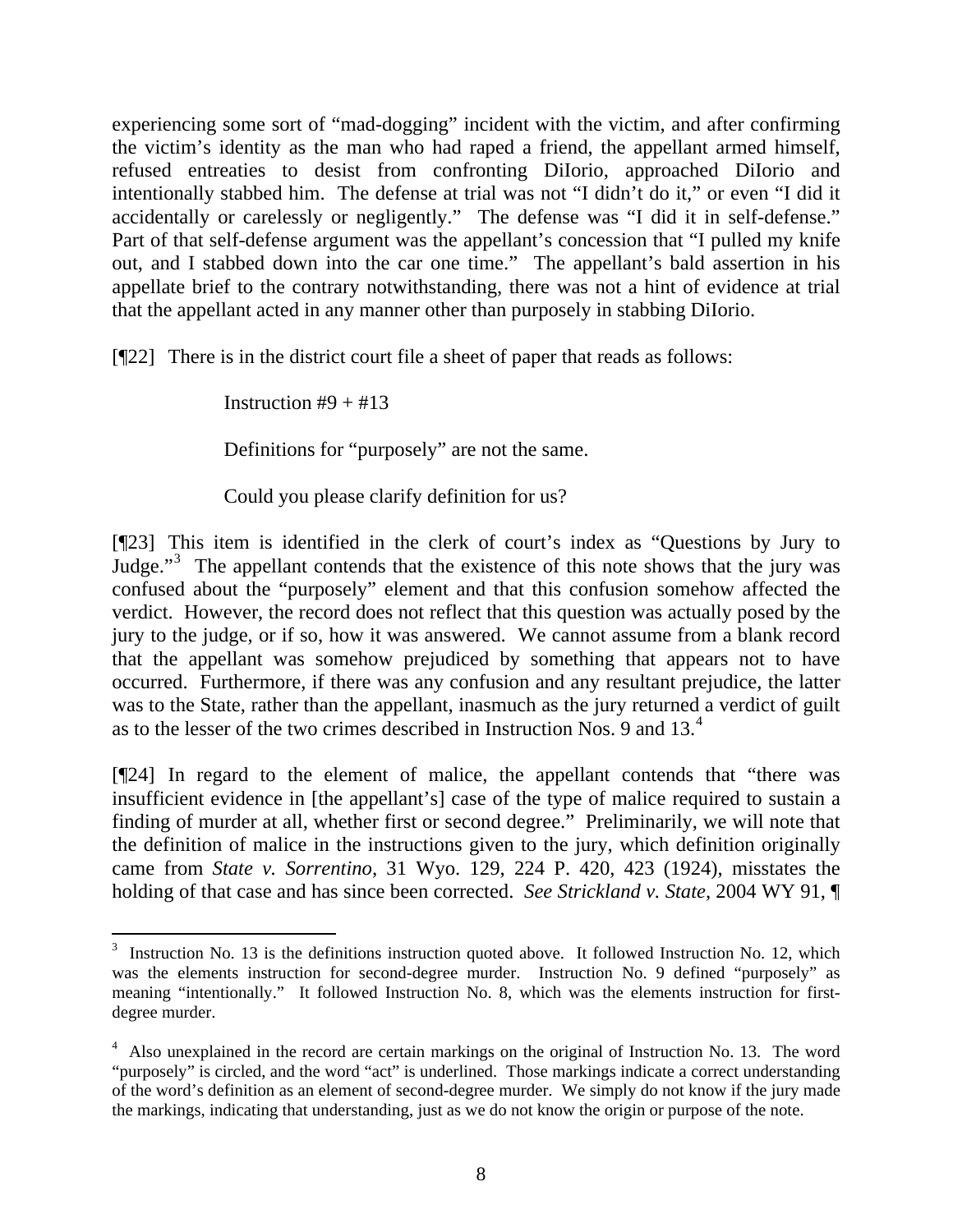15, 94 P.3d 1034, 1043 (Wyo. 2004), and *Keats v. State,* 2003 WY 19, ¶¶ 16-33, 64 P.3d 104, 109-114 (Wyo. 2003). Any error in the present case, however, inured to the benefit of the appellant because the definition given required the State to prove both an intentional act done without legal justification or excuse, and hatred, ill will, or hostility.

[¶25] What is the evidence that at the time the appellant stabbed DiIorio, he did so intentionally, without legal justification or excuse, and with hatred, ill will, or hostility? We need not repeat the evidence that the act of stabbing was intentional. There is no evidence to the contrary, and the appellant admitted that he intentionally stabbed DiIorio. Was there legal justification or excuse? The appellant testified that DiIorio struck at him with a knife and that he stabbed DiIorio in self-defense. Given that there were no other witnesses to the stabbing itself, the appellant asks this Court to apply the "*Eagan*" rule:

> Where an accused is the sole witness of a transaction charged as a crime, as in the case at bar, his testimony cannot be arbitrarily rejected, and if his credibility has not been impeached, and his testimony is not improbable, and is not inconsistent with the facts and circumstances shown, but is reasonably consistent therewith, then his testimony should be accepted.

*Eagan v. State*, 58 Wyo. 167, 128 P.2d 215, 226 (1942).

[¶26] In *Eagan*, the appellant was charged with first-degree murder for killing his wife by shooting her in the neck with a pistol. He claimed that the gun discharged accidentally, and there was evidence that the weapon was defective. On the basis of the above-stated rule, this Court set aside Eagan's second-degree murder conviction, but sustained a judgment for the lesser included offense of manslaughter based on criminal carelessness. *Id.* at 230.

[¶27] For several reasons, we will not apply the *Eagan* rule in this case. To begin with, the appellant did not request an *Eagan* instruction, which deficiency forecloses appellate review. *Wilks,* 2002 WY 100, ¶ 39, 49 P.3d at 991; *Dangel v. State,* 724 P.2d 1145, 1149 (Wyo. 1986). Furthermore, even the appellant's own version of events supports his conviction. *See Wilks,* 2002 WY 100, ¶ 39, 49 P.3d at 991. And finally, other witnesses testified as to the immediate events leading up to the killing, leaving the appellant's credibility far from unscathed and his testimony improbable. *See Griswold v. State,* 994 P.2d 920, 928 (Wyo. 1999); *Dangel,* 724 P.2d at 1148; and *Leitel v. State,* 579 P.2d 421, 424-25 (Wyo. 1978). The purpose of the *Eagan* rule is to prevent the arbitrary rejection of a defendant's testimony where he or she is the only witness to the crime, where his or her credibility has not been impeached, and where his or her story is reasonably consistent with the known facts and circumstances. Nearly the opposite situation exists here; the appellant's version of events is so inconsistent with the proven facts and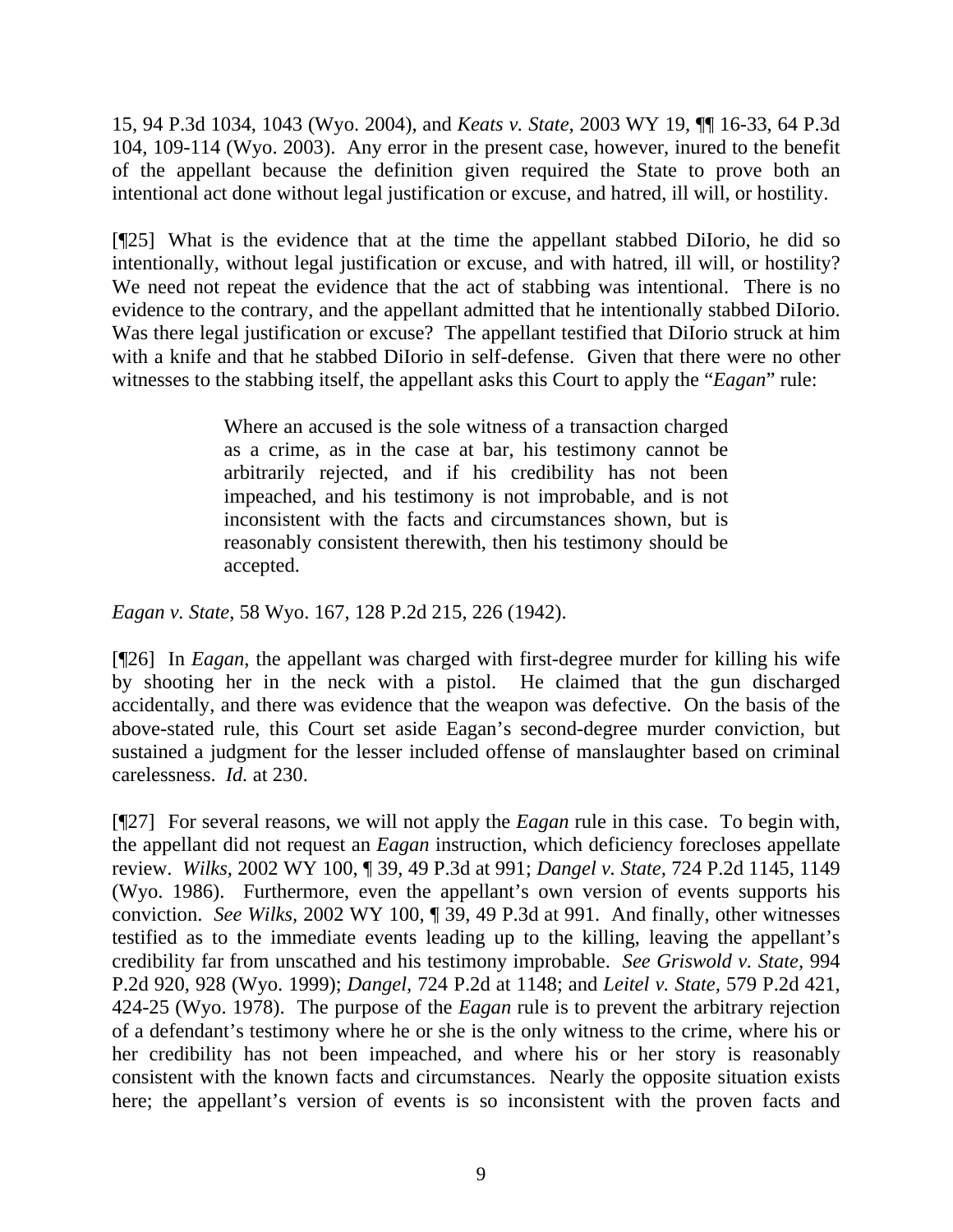circumstances that acceptance of that version would seem to be arbitrary, rather than reasonable.

[¶28] Going back then to the evidence of malice, we find that it was reasonable for the jury to conclude that the appellant's claim of self-defense was untrue. The appellant armed himself and instigated the confrontation with DiIorio. He voiced hostile thoughts about DiIorio immediately before the slaying, even threatening to "stick" or "stab" DiIorio. He persisted in approaching DiIorio despite Myers' plea that he go back inside the bar with her. And he used a deadly weapon in a deadly manner, from which an inference of malice may be drawn. *See Bilderback v. State,* 13 P.3d 249, 252 (Wyo. 2000); *Cutbirth v. State,* 663 P.2d 888, 891 (Wyo. 1983); and *Leitel,* 579 P.2d at 424. There was sufficient evidence from which a reasonable jury could have found that the element of malice was proven beyond a reasonable doubt.

## *Was the jury improperly instructed on the meaning of the word "purposely?"*

## *Standard of Review*

[¶29] We have often reiterated our standard for the appellate review of jury instructions and will not do so again here. *See Reilly v. State,* 2002 WY 156, ¶¶ 14-16, 55 P.3d 1259, 1264-65 (Wyo. 2002); *Williams v. State,* 2002 WY 136, ¶¶ 11-12, 54 P.3d 248, 251 (Wyo. 2002); *Black v. State,* 2002 WY 72, ¶¶ 5-7, 46 P.3d 298, 300 (Wyo. 2002); *Brown v. State,* 2002 WY 61, ¶¶ 9-10, 44 P.3d 97, 100 (Wyo. 2002); and *Ogden v. State,* 2001 WY 109,  $\P$  8-12, 34 P.3d 271, 274 (Wyo. 2001). Suffice it to say that, in criminal cases, an essential function of jury instructions is to instruct the jury concerning the elements of the crime. *Reilly,* 2002 WY 156, ¶ 16, 55 P.3d at 1265; *Williams,* 2002 WY 136, ¶ 11, 54 P.3d at 251. Failure to object to an instruction at trial forecloses appellate review of that instruction absent plain error. *Reilly,* 2002 WY 156, ¶ 14, 55 P.3d at 1264; *Ogden,* 2001 WY 109,  $\parallel$  9, 34 P.3d at 274. Plain error exists only when (1) the record is clear concerning the alleged error; (2) a clear and unequivocal rule of law was violated; and (3) the appellant was materially prejudiced by denial of a substantial right. Furthermore, the doctrine of "invited error" prohibits a party from raising on appeal alleged trial court errors that were induced by that party's actions. *Hughes v. State,* 2003 WY 35, ¶ 22, 65 P.3d 378, 384 (Wyo. 2003); *Blumhagen v. State,* 11 P.3d 889, 895 (Wyo. 2000); *James v. State,* 998 P.2d 389, 393 (Wyo. 2000). As applied to jury instructions, the invited error doctrine provides that use of an instruction proposed by the appellant may not be grounds for reversal unless such was "necessarily prejudicial." *Vanvorst v. State,* 1 P.3d 1223, 1230 (Wyo. 2000). *See also Wilson v. State,* 14 P.3d 912, 919 (Wyo. 2000); *Vigil v. State,* 859 P.2d 659, 664 (Wyo. 1993); and *Dallenbach v. State,* 562 P.2d 679, 681 (Wyo. 1977).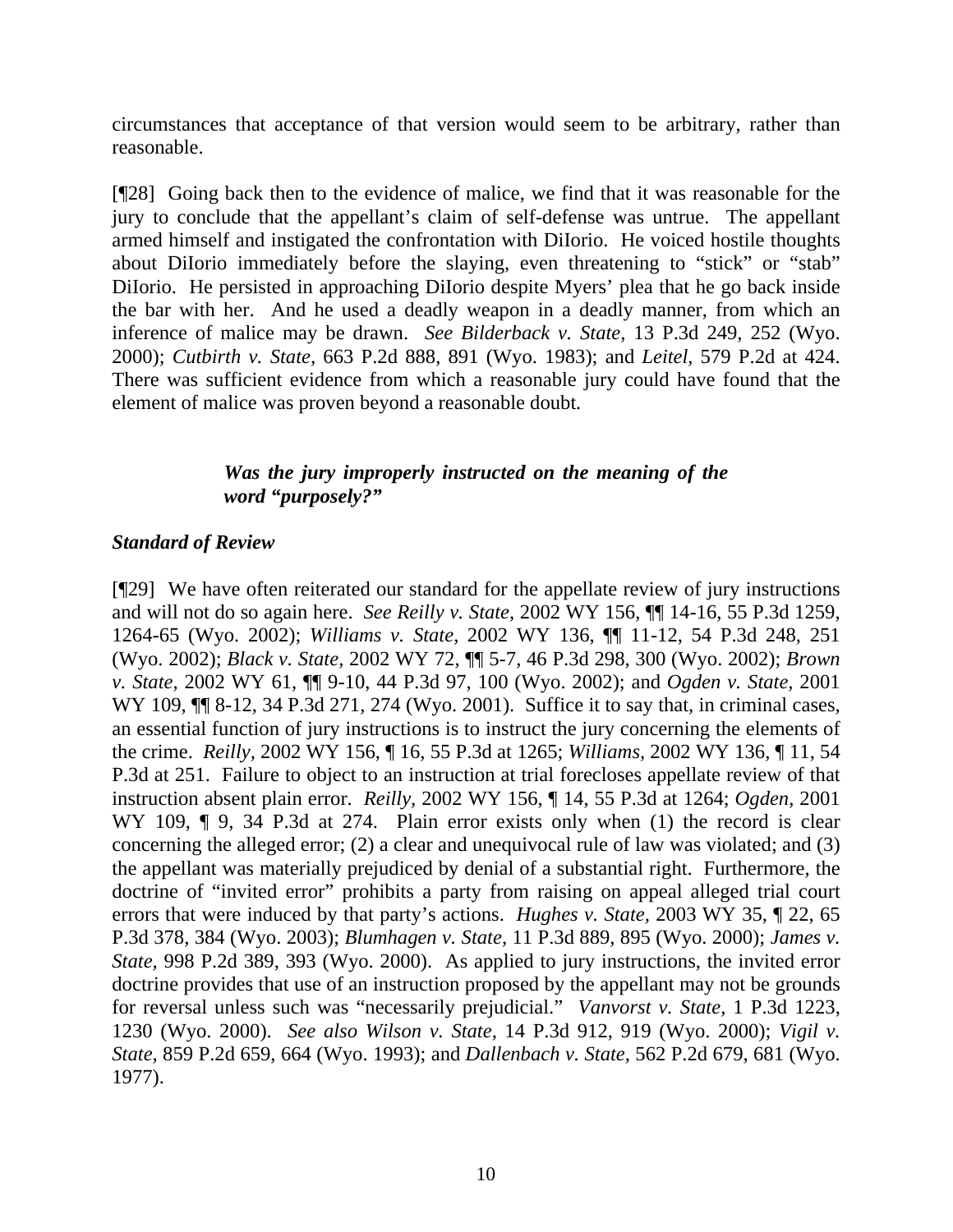## *Discussion*

l

[¶30] A brief review of the procedural setting will be helpful in this review. The appellant was charged with first-degree murder, which includes second-degree murder as a lesser offense. Wyoming's Criminal Pattern Jury Instructions for first-degree murder are found in Part 21.01, and those for second-degree murder are found in Part 21.04. In its proposed jury instructions, the State offered 21.01A (first-degree murder elements), 21.01C (first-degree murder definition of "purposely'), and 21.04A (second-degree murder elements), but not 21.04B (second-degree murder definition of "purposely"). The appellant, on the other hand, offered 21.01A (first-degree murder elements), 21.04A (second-degree murder elements), and 21.04B (second-degree murder definition of "purposely"), but not 21.01C (first-degree murder definition of "purposely").

[¶31] The district court gave both elements instructions and both instructions defining "purposely." The definition instructions were the two instructions identified in the alleged jury note and discussed hereinabove in our consideration of the sufficiency of the evidence. Instruction No. 9, which followed the first-degree murder elements instruction, defined "purposely" as meaning "intentionally." Instruction No. 13, which followed the second-degree murder elements instruction, defined "purposely" as meaning "that the act which caused the death was intentionally done."

[¶32] In this third argument, the appellant repeats and enlarges upon his contention that the jury was confused by being given both of these definitions. Having already dealt with that contention, we will not do so again. The appellant goes on, however, and also argues that these definition instructions were improper because "the type of 'purposeful' conduct necessary to establish second degree murder cannot be undertaken thoughtlessly." We will not further consider this argument because, frankly, we are unable to make any sense of it.<sup>[5](#page-11-0)</sup> There is not a hint of evidence in the record that the appellant's stabbing of

<span id="page-11-0"></span> $<sup>5</sup>$  As with the appellant's earlier issues, this issue is hopelessly entangled in an inexplicable foray into the</sup> difference between first-degree and second-degree murder. For example, the appellant contends in his appellate brief as follows:

As long as the Wyoming Legislature retains hierarchical degrees and kinds of murder, the distinguishing factors between and among each sort of homicide must also be maintained. This maintenance presupposes careful and thorough instruction, and vigilance on the part of the courts to assure that prosecutors are not allowed to obtain improperly inflated convictions. Relying on the empty direction that "premeditation implies an interval, however brief, between the formation of the intent or design to kill and the commission of the act which resulted in death" (a notion not specified by the Wyoming Legislature), without requiring juries to debate and consider "deliberation" and "purpose" does not serve the purpose of preserving distinctions. If not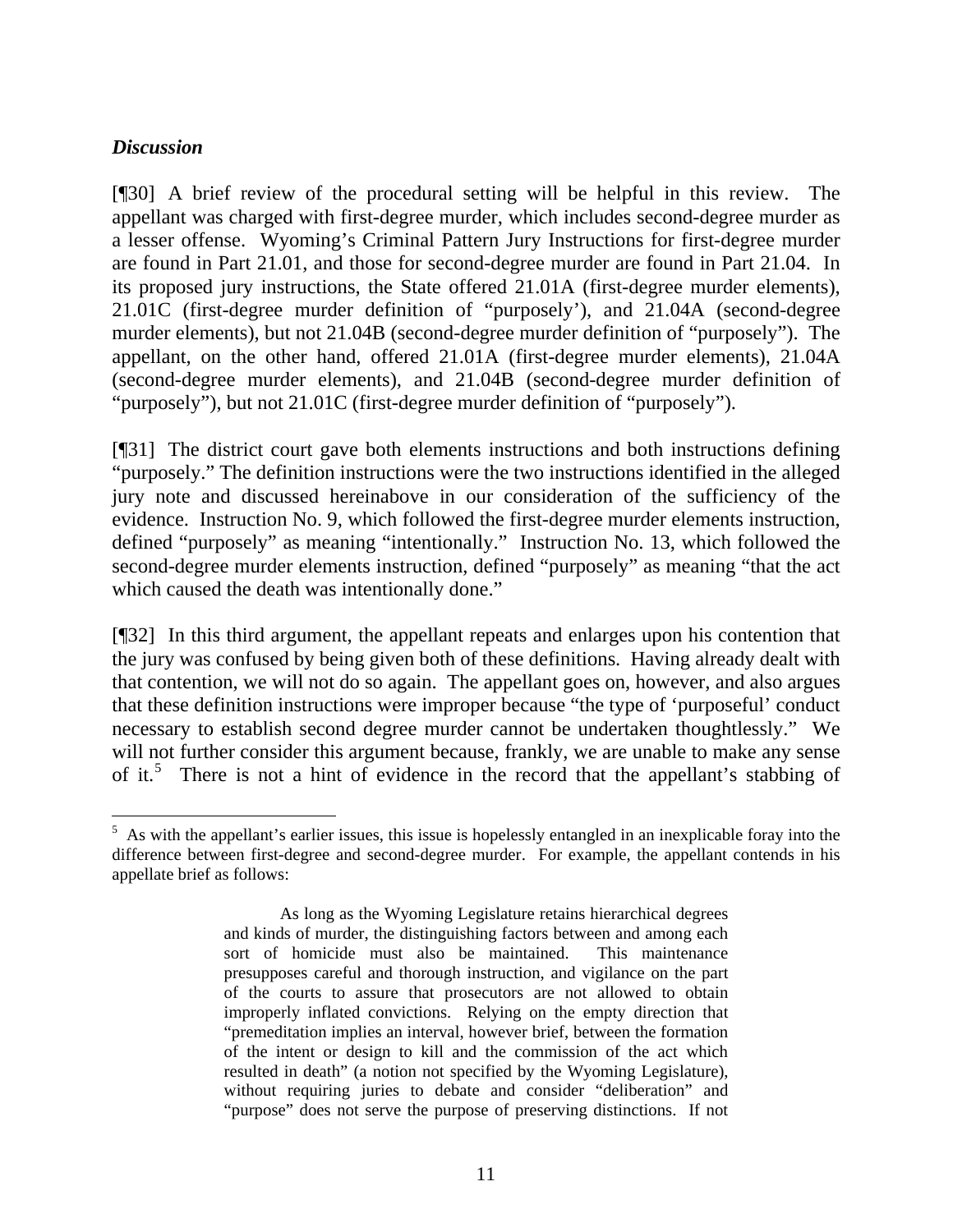DiIorio was "undertaken thoughtlessly," or that the jury convicted the appellant under any such standard. Second-degree murder requires that the death result from an act that was intentionally done, and that is how the jury was instructed. *Lopez,* 2004 WY 28, ¶ 18, 86 P.3d at 857. The evidence included the appellant's admission that he intentionally stabbed DiIorio. That evidence, alone, could have satisfied the "purposely" element of second-degree murder. In rejecting the appellant's self-defense claim, the jury could have convicted him of first-degree murder, but convicted him only of the lesser offense. Inasmuch as that process requires the jury first to consider the first-degree murder charge, the only rational inference to be made is that the jury fully understood and applied the law as it distinguishes between the two crimes, and resolved any doubts in the appellant's favor. Specifically, the jury must have understood the difference between the specific intent to kill required for first-degree murder and the general intent to do the act that results in death required for second-degree murder. There was no prejudice to the appellant.

# *Was cumulative prejudicial "flight" evidence improperly admitted?*

### *Standard of Review*

[¶33] Generally, we review decisions regarding the admissibility of evidence for an abuse of discretion. *Law v. State,* 2004 WY 111, ¶ 14, 98 P.3d 181, 187 (Wyo. 2004); *Strickland,* 2004 WY 91, ¶ 29, 94 P.3d at 1048. Where there was no trial objection, however, the plain error standard applies: (1) the record must clearly reveal the alleged error; (2) there must have been an obvious violation of an unequivocal rule of law; and (3) the appellant must have been materially prejudiced by denial of a substantial right. *Brown v. State,* 2005 WY 37, ¶ 8, 109 P.3d 52, 55 (Wyo. 2005).

### *Discussion*

[¶34] In his appellate brief, the appellant lists the following in complaining about the "great quantum" of flight evidence admitted at his trial:

 1. Jeffrey Maxfield testified that he saw the appellant run toward him from the scene of the stabbing, and then run away.

> checked by the courts, prosecutors will continue to charge and juries will continue to render verdicts in virtual disregard of deliberation and purpose.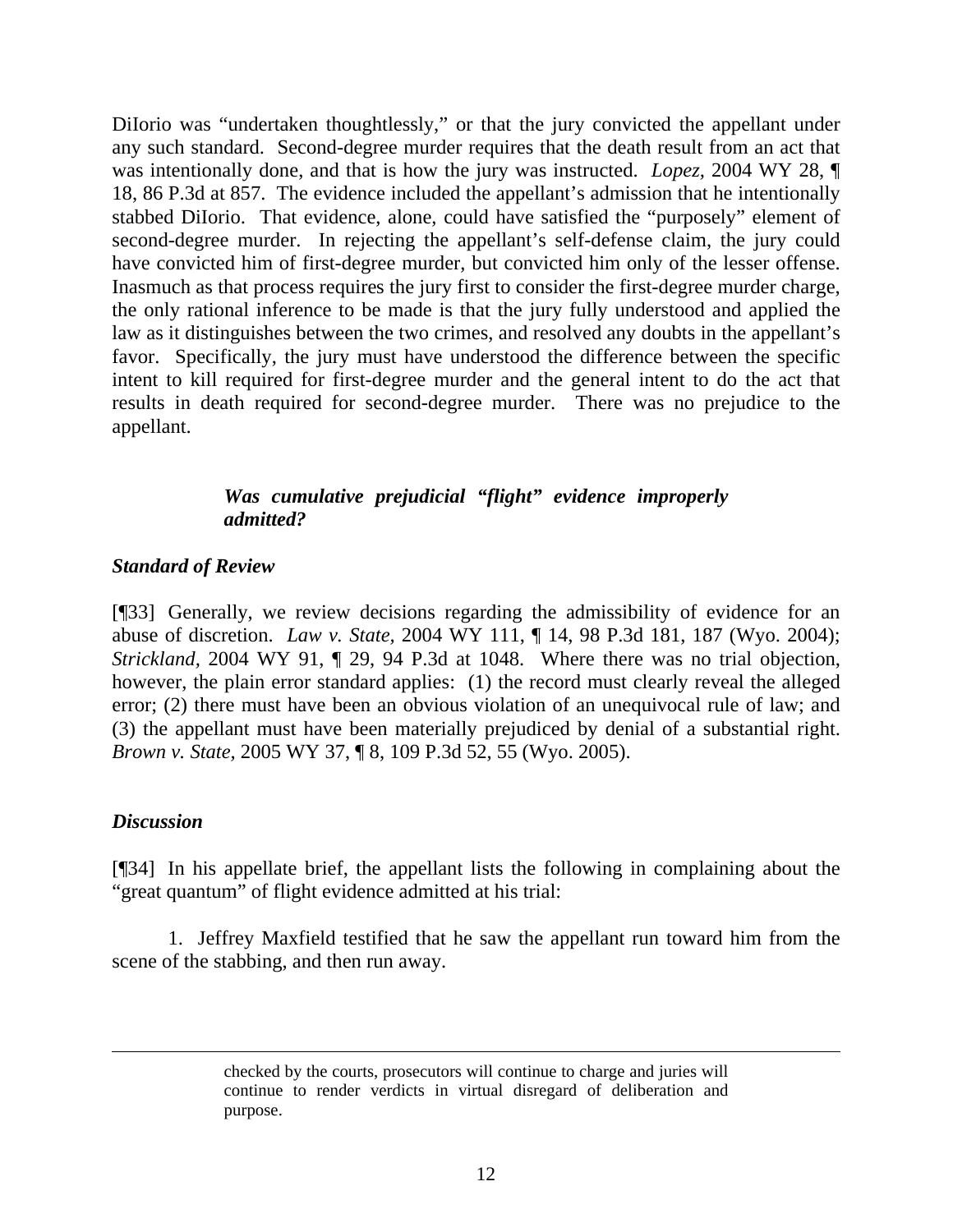2. Lance Thormalen testified that the appellant appeared at his house after the stabbing, changed his clothes and, with Thormalen's help, surreptitiously disposed of them.

 3. Brittany Jensen testified, over the course of two days, about how the appellant appeared at her home in Glenrock the day after the stabbing and got her to take him all over Casper looking for resources.

 4. During the course of cross examination of defense witness Kelleen Gilstad, who had testified on direct examination about the appellant's actions after the stabbing, the State adduced flight evidence.

 5. In closing argument, the State referred to this flight evidence and characterized it as not being the actions of an innocent man.

[¶35] The first element of the plain error standard is met because the record clearly contains this testimony and argument. The second element has not been met, however, because the appellant has not shown how the admission of this testimony, or the prosecutor's referral to it in closing argument, violated a clear and unequivocal rule of law. This is not a case where a flight instruction was given, contrary to our holding in *Hadden v. State,* 2002 WY 41, ¶ 39, 42 P.3d 495, 508 (Wyo.), *cert. denied*, 537 U.S. 868 (2002). Rather, the appellant contends that it was improper to allow the jury to consider evidence of flight as substantive evidence of guilt and that admission of the flight evidence resulted in an unfair trial.

[¶36] While the appellant cites several cases and treatises for the proposition that flight is not very probative of guilt, he does not cite any authority for the proposition that flight evidence is not admissible. Perhaps that is because this Court has consistently held that evidence of flight is admissible as circumstantial evidence of guilt. *See Cureton v. State,*  2003 WY 44, ¶ 11, 65 P.3d 1250, 1253 (Wyo. 2003); *Baier v. State,* 891 P.2d 754, 760 (Wyo. 1995); *Miller v. State,* 830 P.2d 419, 427 (Wyo. 1992); *Gentry v. State,* 806 P.2d 1269, 1275 (Wyo. 1991); *Smizer v. State,* 752 P.2d 406, 411 (Wyo. 1988); *Sanchez v. State,* 694 P.2d 726, 730 (Wyo. 1985); and *Jones v. State*, 568 P.2d 837, 845 n.10 (Wyo. 1977).

[¶37] We assume that the appellant's objection to the use of flight evidence as "substantive" evidence of guilt has reference to the traditional view that such evidence, being only circumstantial, is not direct evidence of guilt, but may only support an inference of guilt based upon "consciousness of guilt." *See* Christopher B. Mueller & Laird C. Kirkpatrick, *Federal Evidence* § 85 (2d ed. 1994). Even if we assume that this traditional view is the law, we cannot see that admission of the flight evidence in this case violated that law. In fact, after summing up the flight evidence during closing argument, the prosecutor contended that such was "proof and evidence of how desperate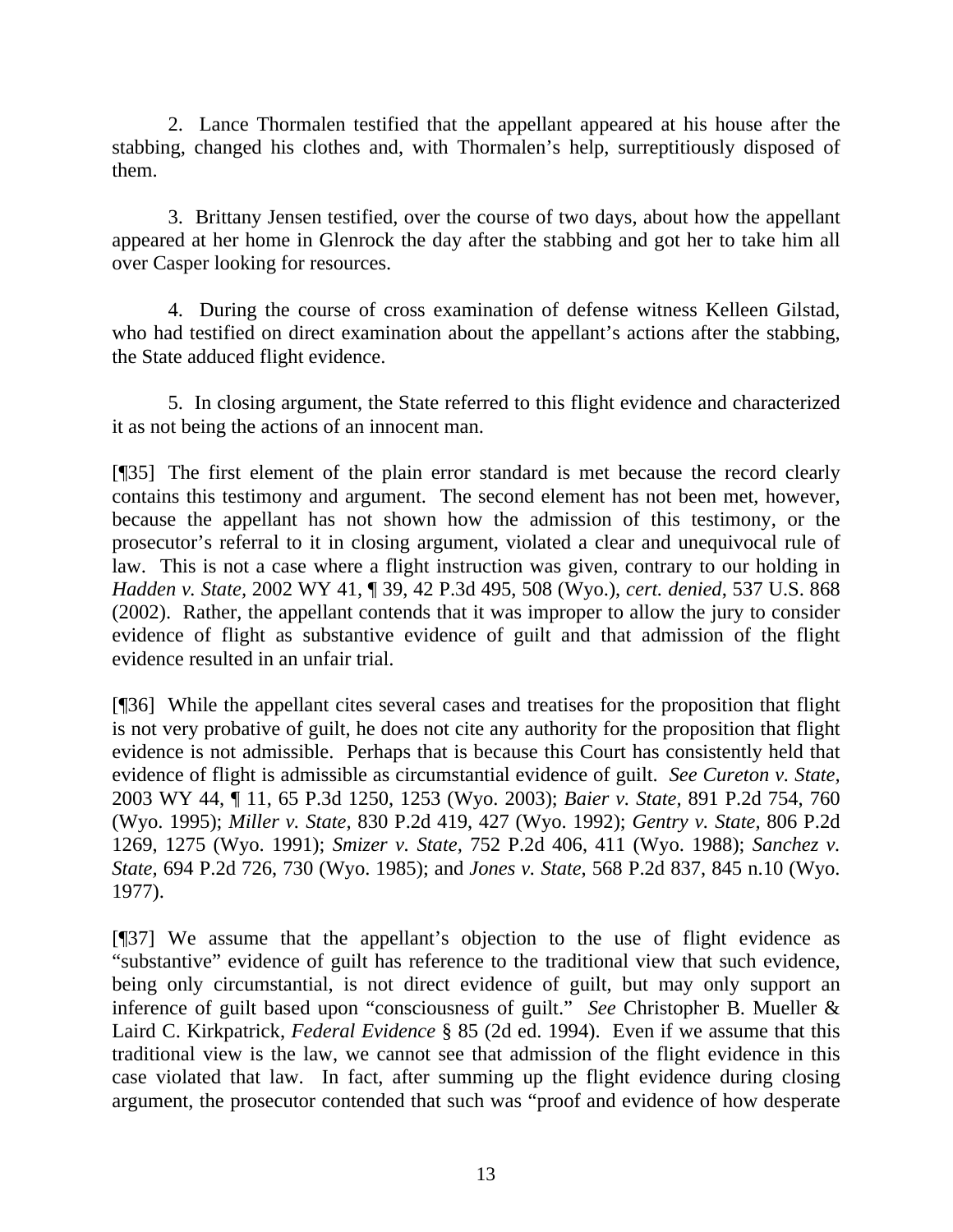and the consciousness of guilt that this man was involved with." There simply was no clear violation of an unequivocal rule of law.

# *Did the prosecutor commit misconduct by eliciting irrelevant prejudicial evidence and by making improper argument?*

# *Standard of Review*

[¶38] Where there has been an objection below, claims of prosecutorial misconduct are reviewed under a harmless error standard:

> Wyoming Rule of Appellate Procedure 9.04 states that "any error, defect, irregularity or variance which does not affect substantial rights shall be disregarded by the reviewing court." Wyoming Rule of Criminal Procedure 52(a) and Wyoming Rule of Evidence 103(a) contain similar provisions. The test for harmless error is as follows:

> > "An error is harmful if there is a reasonable possibility that the verdict might have been more favorable to the defendant if the error had never occurred. To demonstrate harmful error, the defendant must show prejudice under 'circumstances which manifest inherent unfairness and injustice or conduct which offends the public sense of fair play.'"

*Condra v. State,* 2004 WY 131, ¶ 7, 100 P.3d 386, 389 (Wyo. 2004) (*quoting Dysthe v. State,* 2003 WY 20, ¶ 10, 63 P.3d 875, 881 (Wyo. 2003)). Where there has not been an objection below, claims of prosecutorial misconduct are reviewed under the plain error standard set forth earlier herein. *Condra*, 2004 WY 131, ¶ 6, 100 P.3d at 389.

[¶39] We decide claims of prosecutorial misconduct by reference to the entire record, and where the claim is one of improper argument, we consider it in the context of the entire argument. *Law*, 2004 WY 111, ¶ 12, 98 P.3d at 191. We are reluctant to find plain error in a closing argument "lest the trial court becomes required to control argument because opposing counsel does not object." *Belden v. State*, 2003 WY 89, ¶ 38, 73 P.3d 1041, 1087 (Wyo. 2003), *cert. denied*, 540 U.S. 1165 (2004) (*quoting James v. State,* 888 P.2d 200, 207 (Wyo. 1994)). The question is whether, "based on the entire record, a reasonable possibility exists that, in the absence of the error, the verdict might have been more favorable to the accused." *Lopez v. State,* 2004 WY 103, ¶ 56, 98 P.3d 143, 157 (Wyo. 2004). "The burden of establishing prosecutorial misconduct rests upon the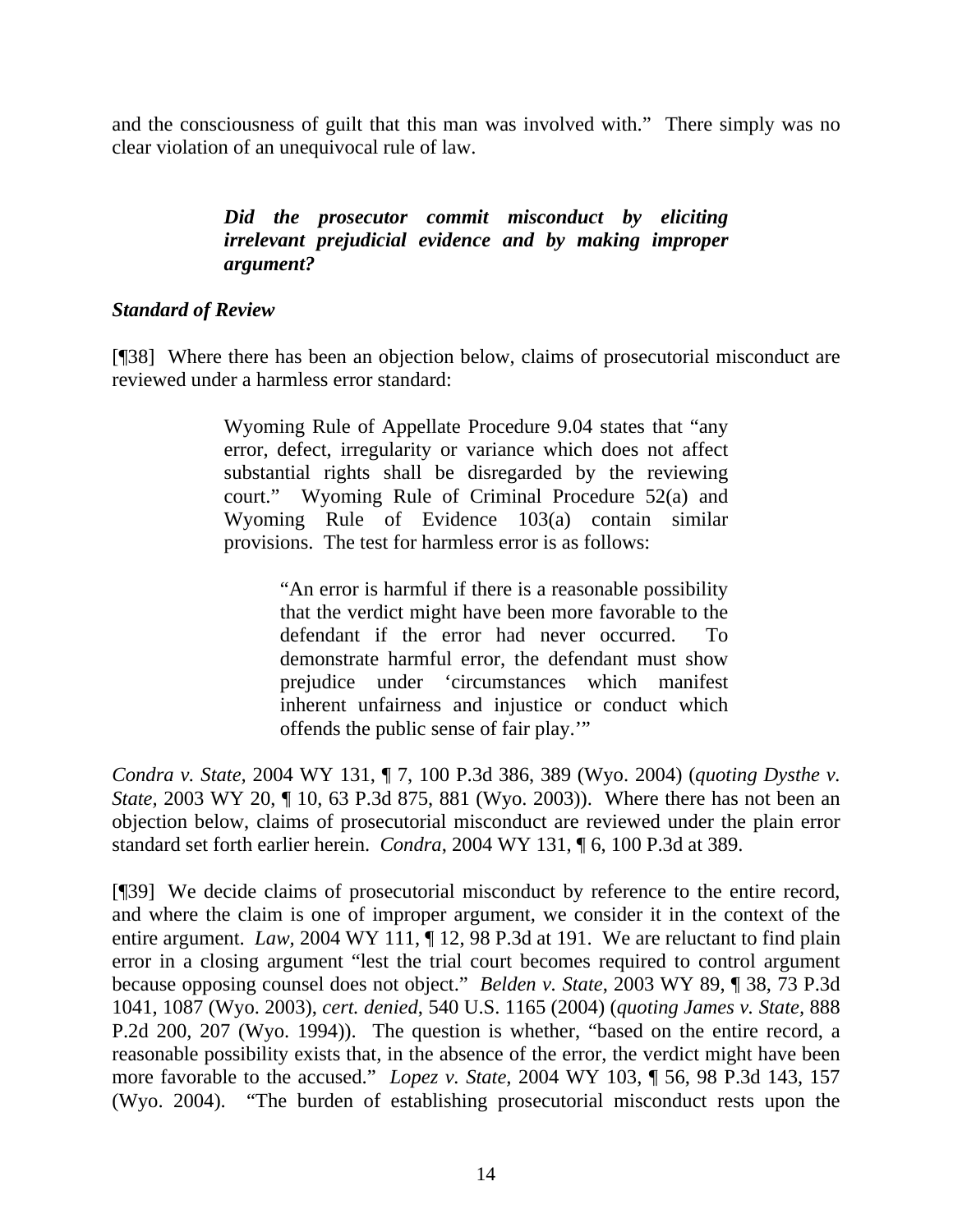appellant who raises the issue." *Lancaster v. State,* 2002 WY 45, ¶ 32, 43 P.3d 80, 94 (Wyo. 2002).

## *Discussion*

[¶40] The appellant complains of seven incidents of alleged prosecutorial misconduct, four involving examination of witnesses and three involving closing argument:

- 1. During cross examination of the appellant, the following colloquy occurred:
	- Q. How long did you know Ashley Hessler?
	- A. Since about I'd say February of 2003.
	- Q. And that's when you got out of prison?
	- A. About a month after.

The district court sustained defense counsel's objection to the second question as being violative of W.R.E. [6](#page-15-0)09,<sup>6</sup> as interpreted by *Ramirez v. State*, 994 P.2d 970, 973 (Wyo. 2000). The jury was then instructed that the question and answer had been stricken "from the jury's consideration."

 2. Toward the end of the cross examination of the appellant, the following colloquy occurred:

> Q. Now, [defense counsel] had inquired a little bit into the fact that you had been previously convicted of aggravated assault and battery?

> > A. Yes, sir.

Q. Isn't it true, Mr. Butcher, that you also were convicted of a robbery in connection to that same charge?

 $\overline{a}$ 

<span id="page-15-0"></span> $6$  W.R.E. 609(a) provides that

<sup>[</sup>f]or the purpose of attacking the credibility of a witness,  $(1)$ ... evidence that an accused has been convicted of . . . a crime [punishable by death or imprisonment in excess of one (1) year under the law under which the witness was convicted] shall be admitted if the court determines that the probative value of admitting this evidence outweighs its prejudicial effect to the accused[.]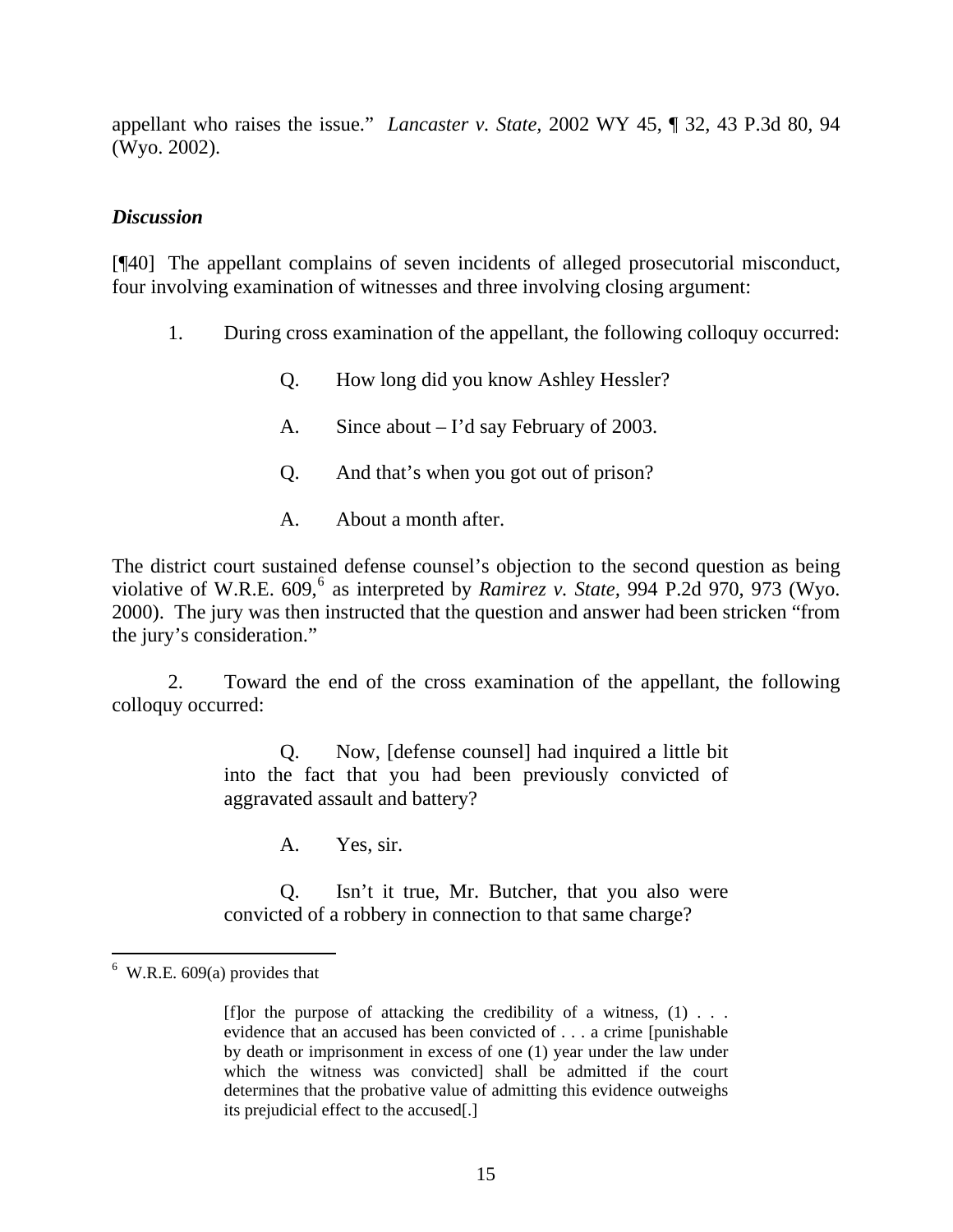A. Yes, sir.

Q. And you received a five-to-seven-year sentence for those charges?

Defense counsel's objection to the last question on the same basis as its earlier objection was sustained, and the jury once again was instructed that the question was stricken.

 3. During the examination of Lance Thormalen, a witness for the State, the following question and answer occurred, to which defense counsel did not object:

Q. Did he say anything else?

A. Just that he had plans for Rawlins already. He was kind of looking forward to going back.

 4. During the examination of Brittany Jensen, a witness for the State, the following question and answer occurred, to which defense counsel did not object:

Q. And how long have you known Mr. Butcher?

A. I knew him when I was younger, but I didn't know him well like a friend, so I didn't know him until he got out of prison this time.

 5. During rebuttal closing, the prosecutor, without objection, responded as follows to defense counsel's argument that the State had tremendous power in making a decision to charge first-degree murder:

> The tremendous and awful power of the State. I wish I had some of that power right now because I'm awful tired. You know, I've been working 12- and 14-hour days because I got a tremendous responsibility in analyzing all this information. Trying to figure out who to call to the witness stand, trying to figure out what it is that they're going to say. And they want you to believe that somehow I've got a whole lot more power than they got and that this power is awful. And I told you that my job basically is to get to the bottom of the truth.

 6. Later in rebuttal closing, while discussing an eight-inch knife the appellant had at some time before this incident left in a third person's car, the prosecutor commented as follows, also without objection: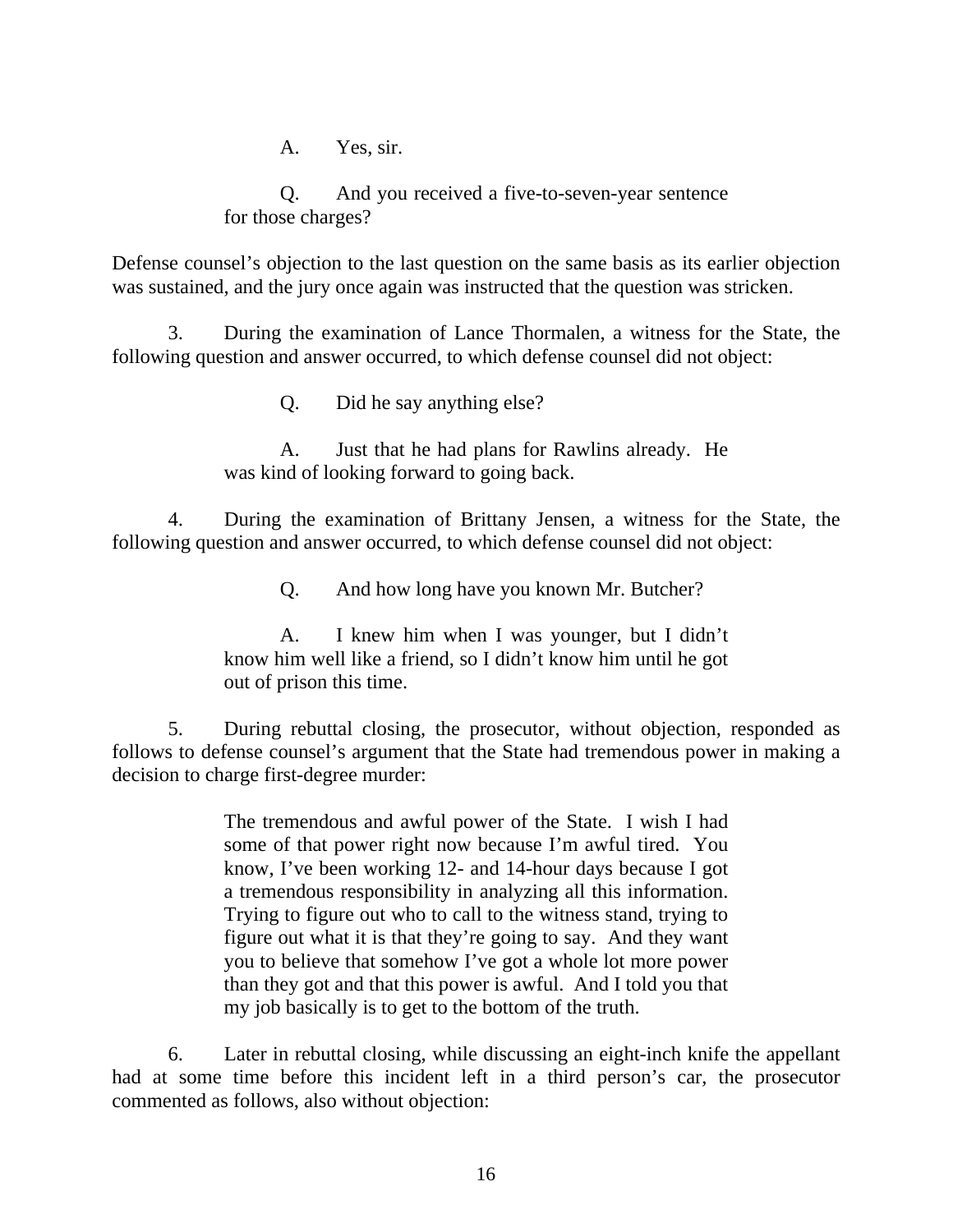Now, if I was going to be attacked by a knife like that one—I wouldn't want to, but if I was, I'll guarantee you I'd want that person sitting in the car when they tried to do it because all you're going to do is jump back . . . .

 7. In concluding his rebuttal closing, the prosecutor made the following comment, to which there was no objection:

> He makes reference to the fact that—something to the effect that my job is to fill in gaps or I didn't fill in the gaps. Well, my job isn't to fill in the gaps. That's what we've been trying to do for the last week is fill in the gaps for you ladies and gentlemen so that you can come to a hard concrete and fair decision based on facts and based on supported by the law.

[¶41] Turning first to the two questions posed to the appellant during cross examination, we note again that both questions and answers were stricken by the district court pursuant to *Ramirez,* 994 P.2d at 973, which interpreted W.R.E. 609 as limiting evidence of a witness's prior convictions for impeachment purposes to the fact of a prior felony conviction, what the felony was, and the date of the conviction. The effect of the district court striking these questions and answers was to remove them from the evidence to be considered by the jury. At the outset of the trial, and again prior to deliberations, the jury was instructed that "if any evidence is admitted and afterwards is ordered by me to be stricken out, you must disregard entirely the matter thus stricken . . . ." We presume that the jury followed these instructions. *Allen v. State,* 2002 WY 48, ¶ 76, 43 P.3d 551, 575 (Wyo.), *cert. denied*, 537 U.S. 899 (2002); *Ramirez v. State,* 739 P.2d 1214, 1220 (Wyo. 1987).

[¶42] Applying the harmless error standard, we cannot say that there is any likelihood that the verdict would have been more favorable to the appellant in the absence of these questions and answers. W.R.E. 609 authorized the State to elicit evidence of the fact, nature, and date of the appellant's felony conviction. The only additional information presented to the jury was the length and date of imprisonment. Even without our presumption that the jury followed the district court's instructions and disregarded the latter information, it is extremely unlikely that such had any impact upon the verdict. Consequently, any error was harmless.<sup>[7](#page-17-0)</sup>

l

<span id="page-17-0"></span><sup>7</sup> That is not to say that we accept the State's appellate argument that "the prosecutor was merely attempting to establish the requisite foundation for the admissibility of appellant's prior convictions under rule 609." One does not lay the foundation for legitimate questions by asking illegitimate questions.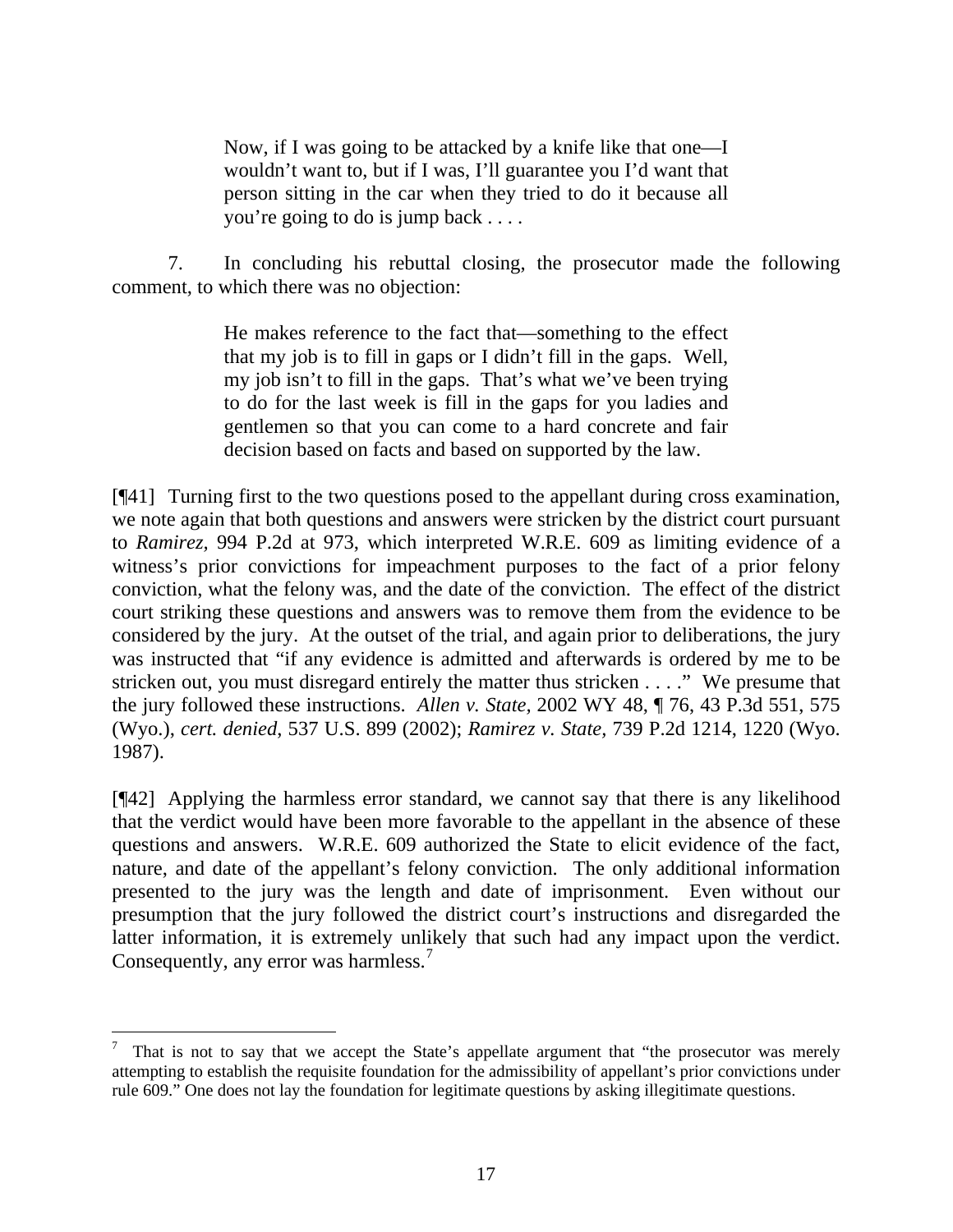[¶43] The third and fourth allegations of prosecutorial misconduct concern nonresponsive answers from State witnesses to innocuous questions asked by the prosecutor. The effect of both was to inform the jury that the appellant had been in prison. The appellant has not alleged that the prosecutor purposely asked the questions, knowing that the witnesses would violate the dictates of *Ramirez,* 994 P.2d at 973. Without such, the appellant simply cannot satisfy the second requirement of the plain error rule; that is, he cannot show the clear violation of an unequivocal rule of law.<sup>[8](#page-18-0)</sup> Furthermore, given the strong evidence of guilt in this case, and given the fact that the jury already knew of the appellant's felony conviction, we cannot see any likelihood that he was prejudiced by this additional information. Perhaps that is why trial counsel did not object.

[¶44] The appellant's next allegation of prosecutorial misconduct is directed to the prosecutor's comments during rebuttal closing about the "tremendous and awful power of the State." We have set out above the full statement of the prosecutor, and will not repeat it here. The appellant characterizes this statement as misconduct because the prosecutor "crossed the line" by personalizing the case and, essentially, testifying. The prosecutor's statement did not, however, occur in a vacuum. During closing argument, defense counsel stated as follows:

> What a tremendous power it is to charge someone with first-degree murder. Tremendous power. We, as citizens, grant this power to the district attorney. And when we do, we trust and we hope that they will use this power wisely. They haven't done that, ladies and gentlemen. They haven't done that because now first, second, [degree murder] it doesn't matter. Murder is murder. But is that the truth? We'll talk about these charges a little bit later.

> When we grant this tremendous power, we say, Please do not abuse this power. In this case, that power was abused.

[¶45] We do not find prosecutorial misconduct in the prosecutor's response to the "tremendous power" allegations made by defense counsel in her closing argument. The State is allowed to respond to such allegations. *Moore v. State,* 2003 WY 153, ¶ 32, 80 P.3d 191, 197 (Wyo. 2003). Although the prosecutor's personalized "I'm awful tired" comment pretty much missed the mark as a response, and the added comment that "my job basically is to get to the bottom of the truth" came dangerously close to personal vouching, we conclude that, in the context of the full record and the entirety of the parties' arguments, there was neither a clear violation of an unambiguous law, nor any

l

<span id="page-18-0"></span><sup>8</sup> *Black's Law Dictionary* 1237 (7th ed. 1999) defines "prosecutorial misconduct" as "[a] prosecutor's improper or illegal act (or failure to act), esp. involving an attempt to persuade the jury to wrongly convict a defendant or assess an unjustified punishment." Surely, an allegation of prosecutorial misconduct cannot be sustained on the basis of an apparently innocent question.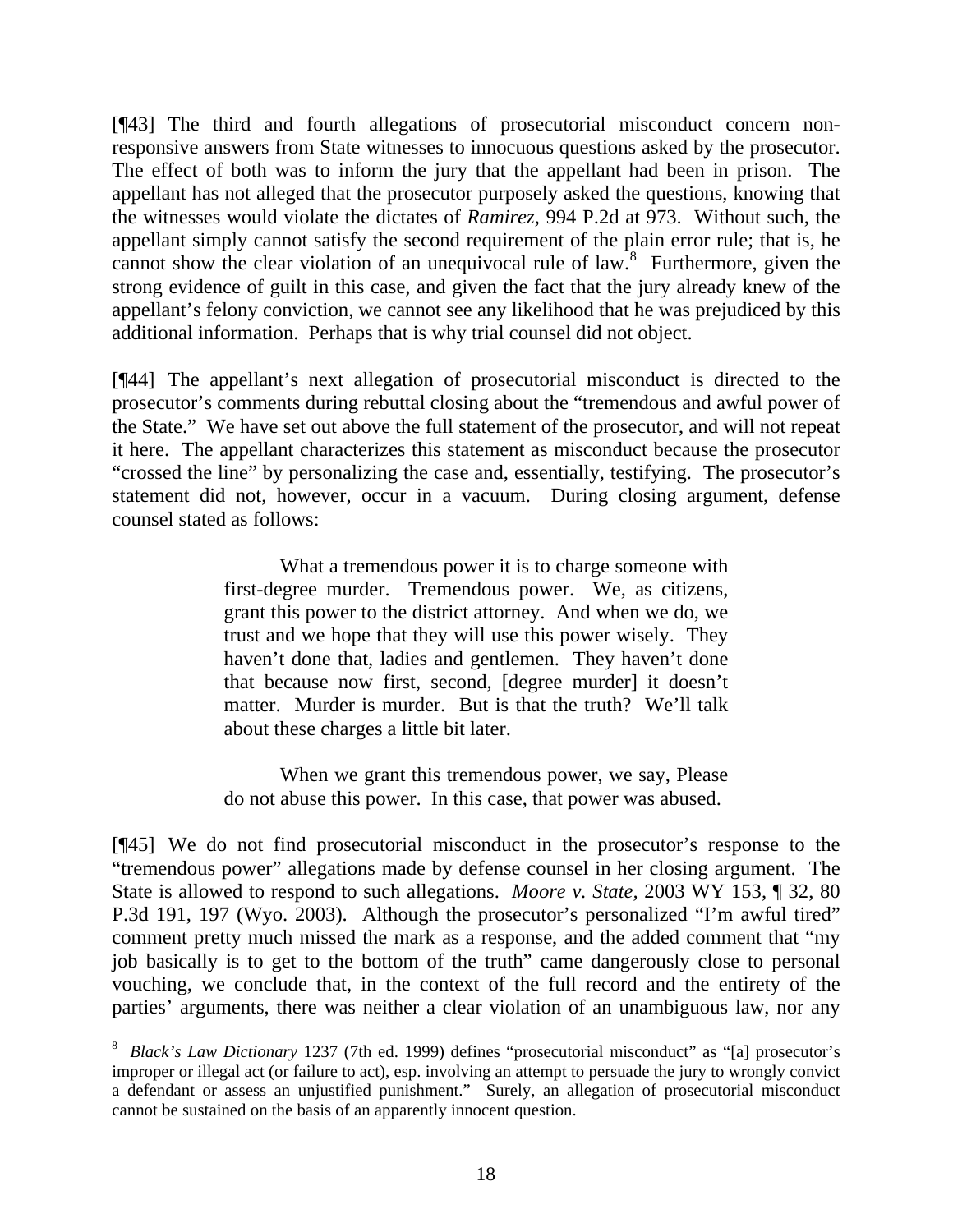resultant prejudice to the appellant. If the appellant was overcharged, the jury took care of that by finding him guilty of a lesser-included offense.

[¶46] The next allegation of prosecutorial misconduct is directed at the prosecutor's stated desire not to be "attacked by a knife like that one." The appellant contends that the prosecutor personalized the case, testified, and raised a topic not touched upon in the defense closing. The full context of that statement, with the complained-of portion highlighted, is as follows:

> Now, he walked over here and pulled this knife out and said, Well, I certainly wouldn't want this knife flung at me or swung at me. Well, nobody would want this knife flung or swung at them. This is a three-and-a-half inch blade. The one that Mr. Butcher had was eight inches long. You saw him hold that ruler up and show it and hold it like that. And what did Ginger Casciato tell us? Mr. Butcher when he borrowed her car stuck that eight-inch knife with no sheath on it whatsoever right in between her seat so that he could have access to that thing any time, anyhow.

> > \* \* \* \*

 I asked Mr. Butcher, you know, why do you carry knives? Well, I run around with some awful crazy people. Sounds like somebody that likes to use knives, doesn't it, ladies and gentlemen? And someone that always has access to one right there and then when he needs it.

*Now, if I was going to be attacked by a knife like that one – I wouldn't want to, but if I was, I'll guarantee you I'd want that person sitting in the car when they tried to do it because all you're going to do is jump back.* And while he's trying to open the door and get outside, you're flat down the road. And that is the responsibility and the duty that Mr. Butcher had. And that's exactly what Instruction Number 28 and Number 23 tell you. And that's why I told you to pay attention to those.

[¶47] The totality of this passage is a proper commentary upon the evidence, and is a proper response to the appellant's self-defense argument, despite the prosecutor's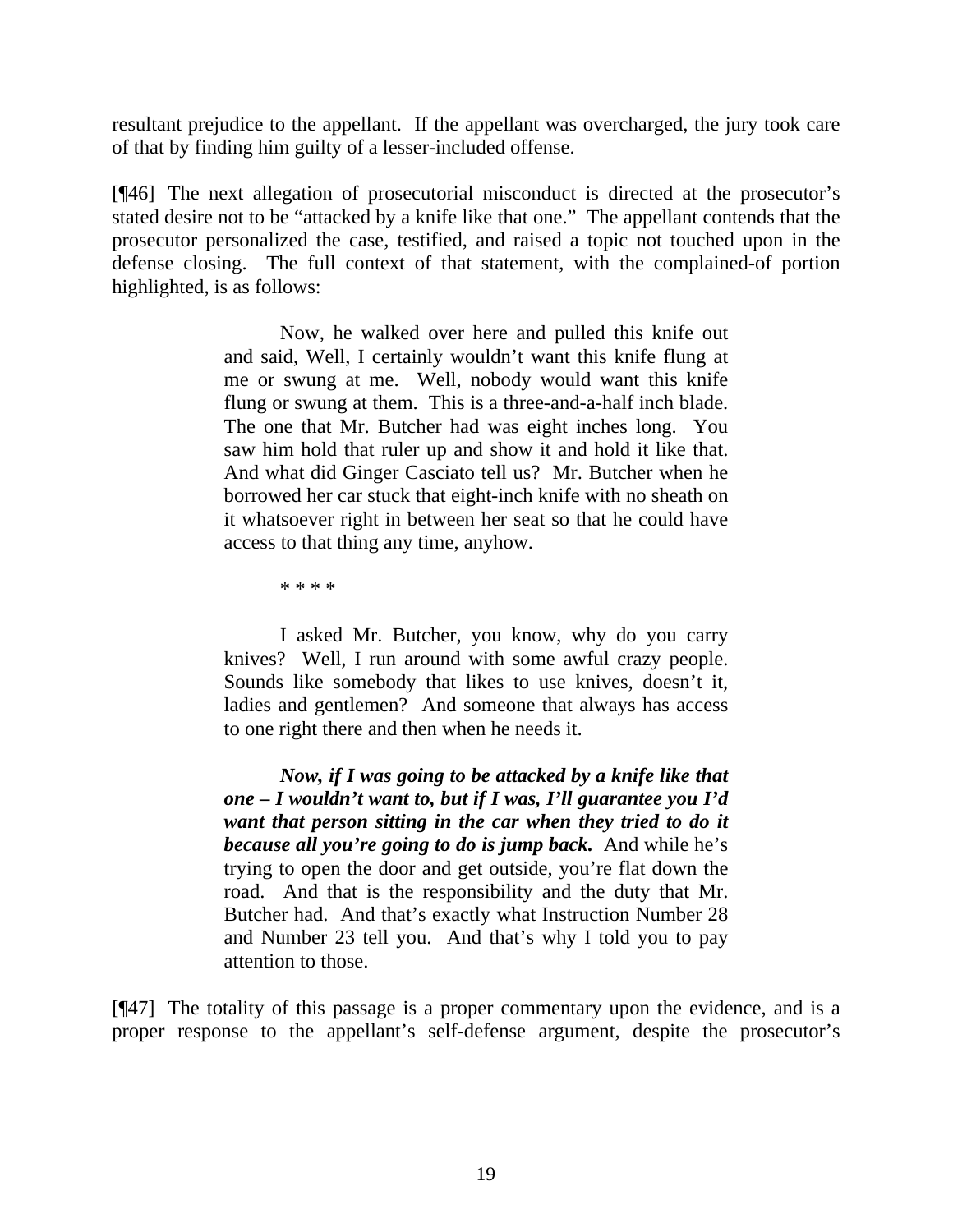momentary lapse into personalization.<sup>[9](#page-20-0)</sup> Furthermore, it was a proper topic for rebuttal because defense counsel spent considerable time during his closing argument discussing different knives and their sizes. In fact, the highlighted portion of the prosecutor's statement is more a comment on the evidence than it is a personal statement. The point of the statement is to evaluate the need for deadly force under the circumstances. And even if it was improper, there is little likelihood of prejudice in this one isolated comment in the midst of all the evidence and argument about knives.

[¶48] Finally, the appellant complains that the prosecutor's "fill in the gaps" argument was a "self-testimonial combined with personal attack on defense counsel." Once again, however, the prosecutor's statement must be reviewed in context. It was, no doubt, made in response to the following allegation made by defense counsel in his closing argument:

> And whether Mr. Butcher said to him John DiIorio swept at me with a knife or whether he said he was in a fight with him, again, I can't tell you which took place and I won't try to. *I won't try to fill in the gaps like [the prosecutor] was trying to do.* I want you to rely on the evidence we do have. Not what might have happened, not what should have happened, not what could have happened; but the evidence that we can rely on that we do know what happened.

(Emphasis added.)

l

[¶49] Because there was no objection at trial, the question here is whether the prosecutor's response, set forth hereinabove as allegation number seven, amounted to plain error. It did not. In his brief, the appellant supports this allegation by citing to cases describing the prosecutor's "special aura of legitimacy" and condemning the practice of prosecutors offering personal opinions on the evidence or the defendant's guilt. *See Cargle v. Mullin*, 317 F.3d 1196, 1218 (10th Cir. 2003); and *United States v. Splain,* 545 F.2d 1131, 1134 (8th Cir. 1976). While we can agree that this is the law, we do not believe that it was violated in this case. We have trouble, at the outset, construing the prosecutor's words as a personal opinion or belief about anything. Secondly, prosecutors are allowed to respond to the closing arguments of defense counsel. *Moore,*  2003 WY 153, ¶ 32, 80 P.3d at 199; *Fortner v. State,* 835 P.2d 1155, 1158 (Wyo. 1992). And finally, under plain error analysis, the appellant has the burden of showing prejudice. Here, the prosecutor's internally contradictory statement—"my job isn't to fill in the gaps. That's what we've been trying to do for the last week is fill in the gaps"—simply cannot be seen to have had any effect upon the eventual verdict. Neither can the words

<span id="page-20-0"></span><sup>&</sup>lt;sup>9</sup> The passage is confusing because three knives are being discussed, without clear distinction: the threeand-a-half-inch knife found in Kouri's car after DiIorio's death which the appellant claims DiIorio swung at him through the car window, the eight-inch murder weapon, and an eight-inch knife the appellant once placed in witness Ginger Casciato's car.